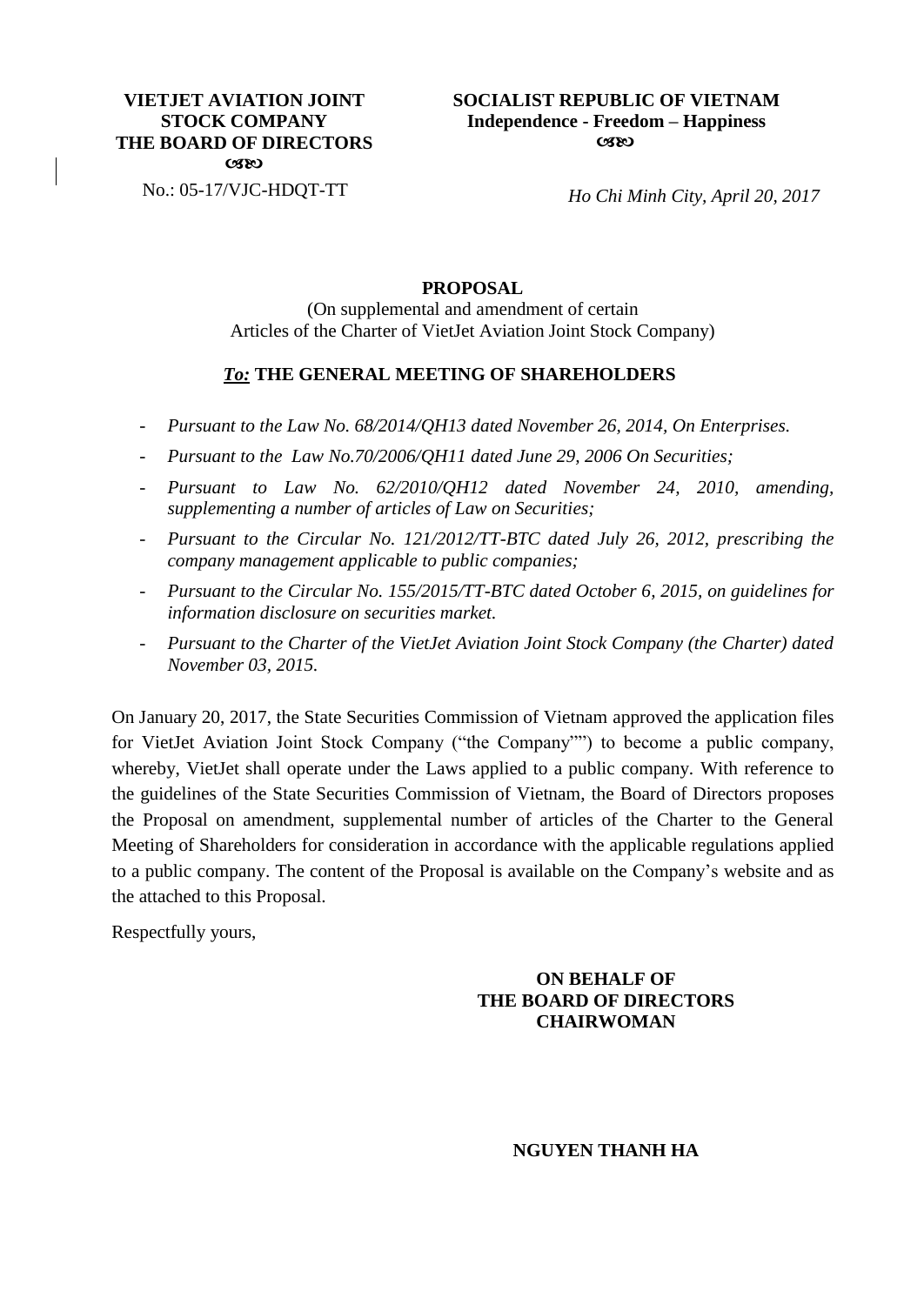# **The Content of the Proposal on supplementing and amending some Articles of the Charter of VietJet Aviation Joint Stock Company, proposed by the Board of Directors to the General Meeting of Shareholders.**

*(Attached to the Proposal No. 05-17/VJC-HDQT-TT dated April 20, 2017 by the Board of Directors).*

| No.                            | <b>Current provisions</b>                                                                                                                                                                                                                      | <b>Proposed provisions</b>                                                                                                                                                                                     | <b>Explanation</b>                                                              |          |
|--------------------------------|------------------------------------------------------------------------------------------------------------------------------------------------------------------------------------------------------------------------------------------------|----------------------------------------------------------------------------------------------------------------------------------------------------------------------------------------------------------------|---------------------------------------------------------------------------------|----------|
| 1.                             | Annex 1<br>Related Person of a person means (i) the                                                                                                                                                                                            | "A Related Person" means an individual<br><sub>or</sub>                                                                                                                                                        | Propose                                                                         | Approved |
|                                | spouse, parent, aunt, uncle, grandparent,<br>brother, half-brother, brother-in-law, sister,<br>half-sister, sister-in-law, child, step-child,<br>son-in-law, daughter-in-law, grandchild or<br>children of sister or brother of parent of such | organization as stated in the Article 4.17 of the Law on<br>Enterprises and in the Article 6.34 of the Law on<br>Securities, detailed are as follows:<br>1. Organization, individual with a direct or indirect | amending the<br>definition of<br>"Related Person"<br>according to the<br>Law on |          |
| Amended<br>under<br>applicable | person; (ii) anyone sharing the same<br>household premises with such person; (iii)<br>any corporate person at least 5% of which is<br>owned directly or indirectly by such person                                                              | relationship with the Company in the following<br>cases:<br>a) With regard to a subsidiary company in a corporate                                                                                              | Enterprises and<br>the Law on<br>Securities.                                    |          |
| Laws                           | either alone or together with the persons in<br>(i) and (ii) above; (iv) any corporate person<br>whose management is directed either directly                                                                                                  | group, means the parent company, a manager of the<br>parent company or any person with the authority to<br>appoint such manager;                                                                               |                                                                                 |          |
|                                | or indirectly by such person either alone or<br>together with the persons in (i) and (ii)<br>above; (v) anyone else defined as a related                                                                                                       | b) With regard to a parent company in a corporate<br>group, means any subsidiary company;                                                                                                                      |                                                                                 |          |
|                                | person by Article 4.17 of the Law on<br>Enterprises 2014, as may be amended from<br>time to time; or (vi) any nominee of such<br>person, including for the purpose of entering                                                                 | c) A person or a group of persons with the ability to<br>control issuance of decisions by or activities of the<br>Company via an entity which manages such enterprise;                                         |                                                                                 |          |
|                                | into any transaction which would otherwise<br>constitute a Related Party Transaction.                                                                                                                                                          | d) A manager of the Company;                                                                                                                                                                                   |                                                                                 |          |
|                                |                                                                                                                                                                                                                                                | (dd) Spouse, natural father, adoptive father, natural                                                                                                                                                          |                                                                                 |          |
|                                |                                                                                                                                                                                                                                                | mother, adoptive mother, child, adopted child, sibling,<br>brother-in-law or sister-in-law of any manager of the                                                                                               |                                                                                 |          |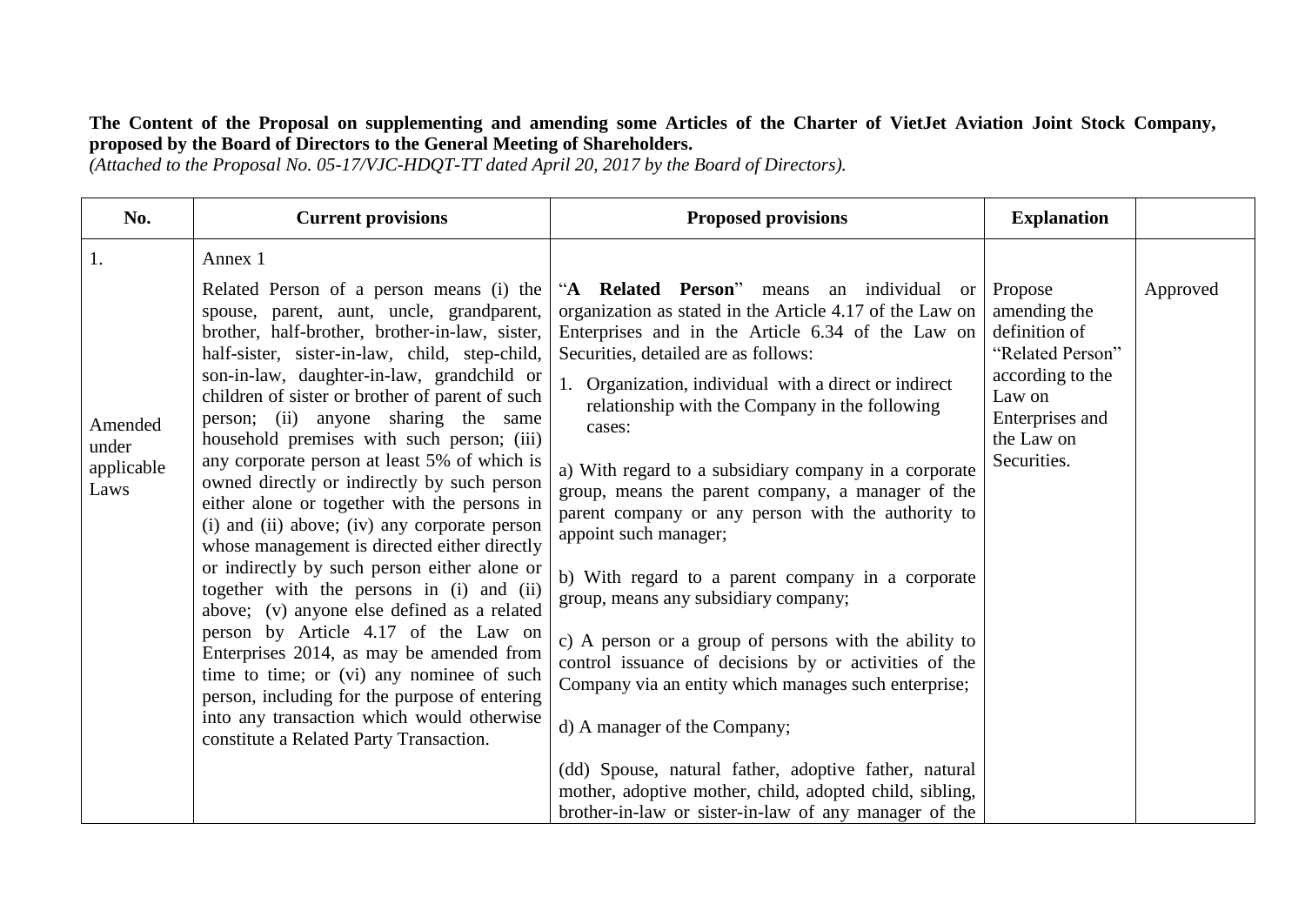| Company, or of any member or shareholder holding a<br>share of capital contribution or controlling shares; |  |
|------------------------------------------------------------------------------------------------------------|--|
| e) An individual who is authorized to act as                                                               |  |
| representative of any person or company stipulated in                                                      |  |
| sub-clauses (a), (b), (c), (d) and (dd) of this clause;                                                    |  |
|                                                                                                            |  |
| g) An enterprise in which any person or company                                                            |  |
| stipulated in sub-clauses (a), (b), (c), (d), (dd), (e) and                                                |  |
| (h) of this clause owns [shares] at a level entitling it to                                                |  |
| control issuance of decisions by any managerial entity                                                     |  |
| in the Company;                                                                                            |  |
|                                                                                                            |  |
| h) A group of persons who reach an agreement to co-                                                        |  |
| operate amongst themselves to takeover shares or                                                           |  |
| interest in the Company or to control issuance of<br>decisions by the Company.                             |  |
|                                                                                                            |  |
| 2. Individuals or organizations that are interrelated in                                                   |  |
| the following cases:                                                                                       |  |
|                                                                                                            |  |
| a) Fathers, adoptive fathers, mothers, adoptive mothers,                                                   |  |
| spouses, children, adopted children or blood siblings of                                                   |  |
| individuals;                                                                                               |  |
|                                                                                                            |  |
| b) Organizations of which individuals are staff,<br>Directors or General directors, or owners of over ten  |  |
| percent of outstanding voting stocks;                                                                      |  |
|                                                                                                            |  |
| c) Members of boards of directors or control boards,                                                       |  |
| directors or general directors, deputy directors or                                                        |  |
| deputy general directors, and other management titles                                                      |  |
| of such organizations;                                                                                     |  |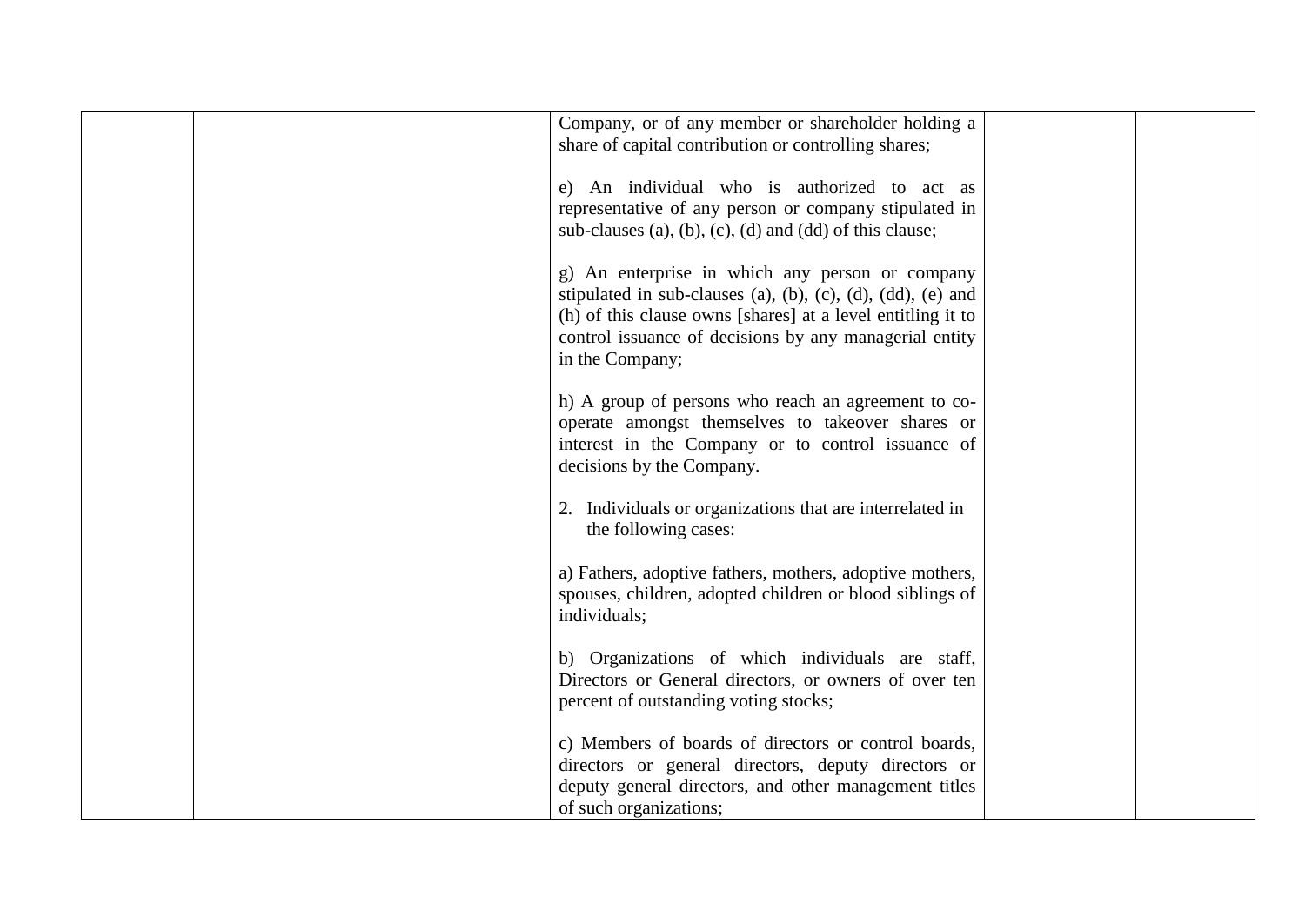|                                        |                                                                                                                                                                                                                                                                                                                                                                                                                                                                                                                                                                                                                                                                                                                                                                                                                                                                                                                                                                                                         | d) Persons who, in relations with others, directly or<br>indirectly control or are controlled by the latter, or<br>submit, together with the latter, to the same control;<br>dd) Parent companies and affiliate companies;<br>e) Contractual relationship in which one party<br>represents the other party. |                                                                                                      |          |
|----------------------------------------|---------------------------------------------------------------------------------------------------------------------------------------------------------------------------------------------------------------------------------------------------------------------------------------------------------------------------------------------------------------------------------------------------------------------------------------------------------------------------------------------------------------------------------------------------------------------------------------------------------------------------------------------------------------------------------------------------------------------------------------------------------------------------------------------------------------------------------------------------------------------------------------------------------------------------------------------------------------------------------------------------------|-------------------------------------------------------------------------------------------------------------------------------------------------------------------------------------------------------------------------------------------------------------------------------------------------------------|------------------------------------------------------------------------------------------------------|----------|
| 2.                                     | <b>Annex 1</b>                                                                                                                                                                                                                                                                                                                                                                                                                                                                                                                                                                                                                                                                                                                                                                                                                                                                                                                                                                                          |                                                                                                                                                                                                                                                                                                             |                                                                                                      |          |
| Amended<br>under<br>applicable<br>Laws | <b>Transaction with a Related Party</b> means a<br>transaction, including but not limited to a<br>loan, an agreement for the sale or purchase of<br>assets, an agreement for the sale or purchase<br>of shares in the Company, a guarantee or any<br>other contingent liability, entered into<br>between the Company and any of the<br>following Persons: (i) a Board Member, (ii) a<br>Management Officer, (iii) a member of the<br>Supervisory Board, (iv) a Shareholder or a<br>group of Shareholders holding more than<br>10% of the Ordinary Shares, or (v) any<br>Related Person of any of the Persons covered<br>by (i) to (iv) or any enterprise in which the<br>Related Person holds more than 35% (thirty<br>five per cent) of charter capital; and the term<br>shall also be deemed to include any<br>commission or similar payment or benefit<br>received by any Person listed in $(i) - (vi)$<br>above, whether from the Company or any<br>third party, that arises directly or indirectly | Transaction with a Related Party means a<br>transaction, contract between the Company and<br>individual or entities as defined in the Article 162.1 of<br>the Law on Enterprises.                                                                                                                           | Propose<br>supplementing<br>according to the<br>Article 162.1 of<br>Law<br>the<br>on<br>Enterprises. | Approved |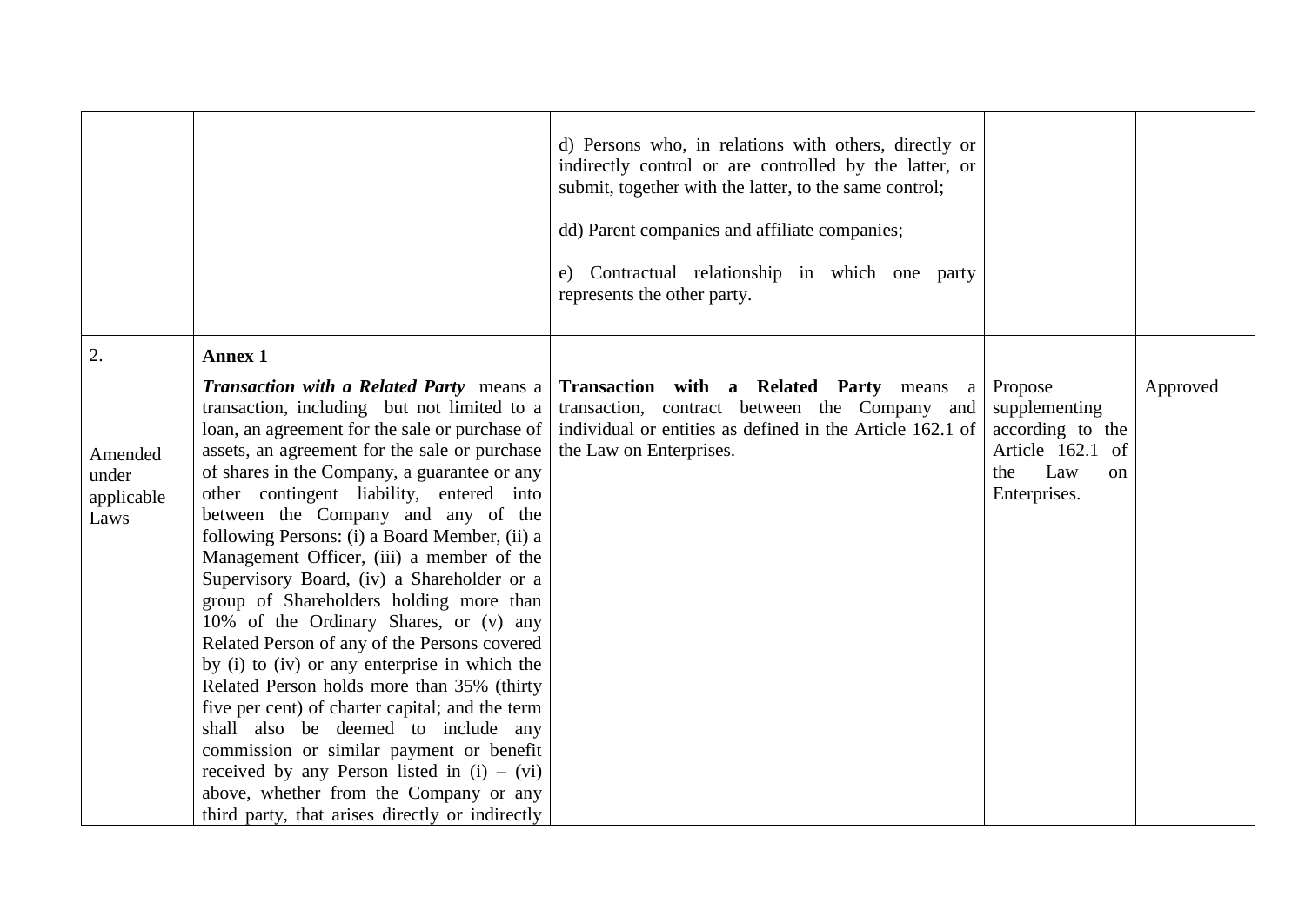|    | out of or in connection with any transaction<br>entered into by the Company;                                                                                                                                                                                                                                                                                                  |      |                                                                                                                                                                                                                                                                                                                                                                                                |                                                                                                                                                                                                |          |
|----|-------------------------------------------------------------------------------------------------------------------------------------------------------------------------------------------------------------------------------------------------------------------------------------------------------------------------------------------------------------------------------|------|------------------------------------------------------------------------------------------------------------------------------------------------------------------------------------------------------------------------------------------------------------------------------------------------------------------------------------------------------------------------------------------------|------------------------------------------------------------------------------------------------------------------------------------------------------------------------------------------------|----------|
| 3. | Article 2 (d)                                                                                                                                                                                                                                                                                                                                                                 |      | <b>Article 2.4</b>                                                                                                                                                                                                                                                                                                                                                                             |                                                                                                                                                                                                | Approved |
|    | <b>d</b> ) Address : $7th$ Floor, Nhat An Building,<br>30D Kim Ma Thuong Street, Cong Vi<br>Ward, Ba Dinh District, Hanoi, Vietnam.<br>f) Unless being terminated as specified in<br>Article 60 or being extended as specified $\vert$ 2.6<br>in Article 62 of this Charter and other<br>provision provided by laws, the operation<br>term of the Company shall be unlimited. | 2.4. | Address of <b>registered</b> office: Block 1,<br>Apartment 2C, Van Phuc Diplomatic Corps,<br>Ngoc Khanh Ward, Ba Dinh District, Hanoi, Viet<br>Nam<br>Unless being terminated as specified in Article<br>58 60 or being extended changed as specified in<br>Article $60\,62$ of this Charter and other provision<br>provided by laws, the operation term of the<br>Company shall be unlimited. | Amended in line<br>with the current<br>Enterprises<br>Registration<br>Certificate of the<br>Company.<br>Amended in line<br>with<br>the<br>provision relating<br>to the Term of the<br>Company. |          |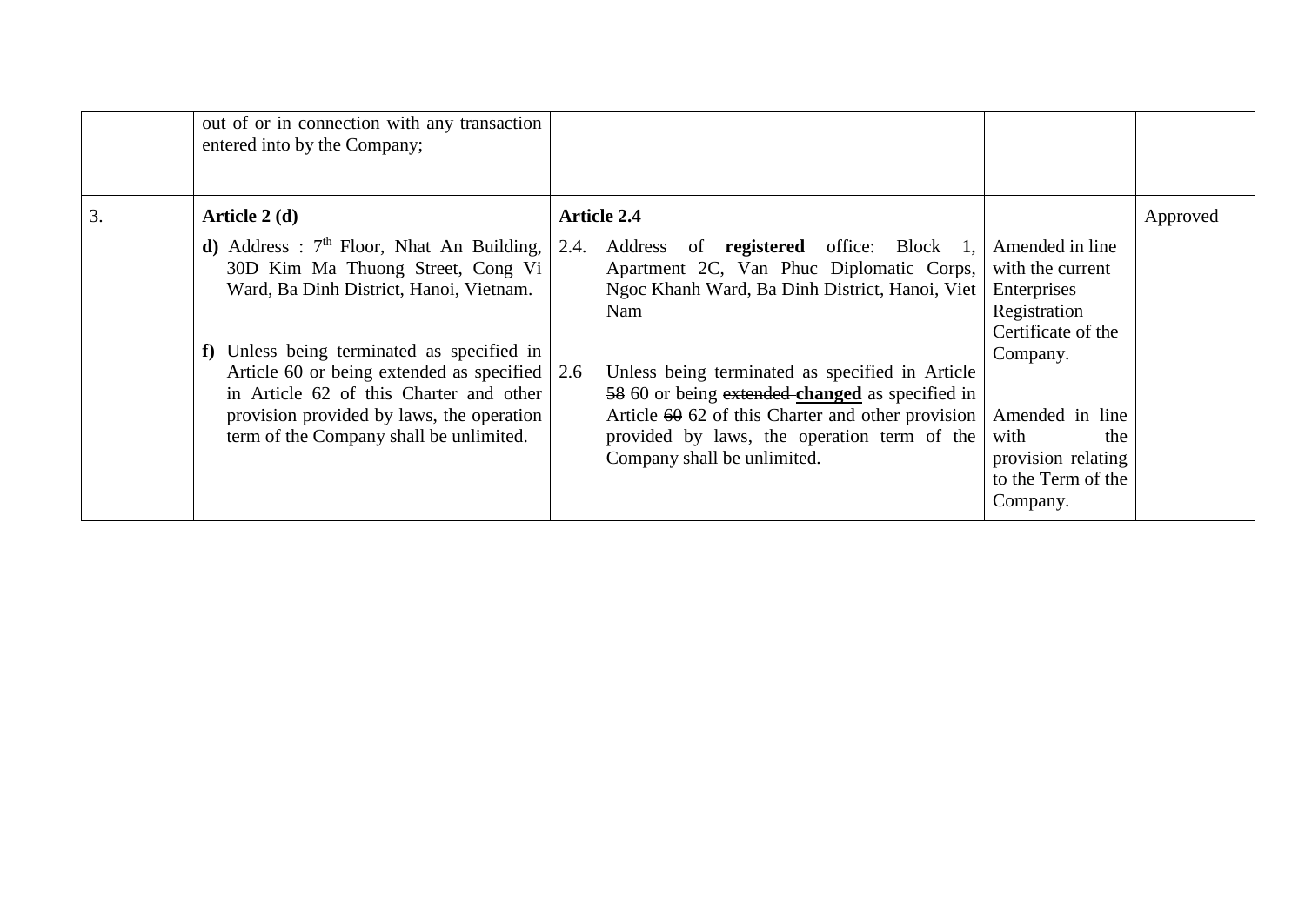| Company                                                                                                                                                                                                                                                                                                                                                                                                                                                                                                                                                                                                                                                                                                                                | Article 4. The Legal Representative of the   Article 4. The Legal Representative of the Company                                                                                                                                                                                                                                                                                                                                                                                                                                                                                                                                                                                                                                                                                                                    |                                                                                                                                                                                                                                              | Approved |
|----------------------------------------------------------------------------------------------------------------------------------------------------------------------------------------------------------------------------------------------------------------------------------------------------------------------------------------------------------------------------------------------------------------------------------------------------------------------------------------------------------------------------------------------------------------------------------------------------------------------------------------------------------------------------------------------------------------------------------------|--------------------------------------------------------------------------------------------------------------------------------------------------------------------------------------------------------------------------------------------------------------------------------------------------------------------------------------------------------------------------------------------------------------------------------------------------------------------------------------------------------------------------------------------------------------------------------------------------------------------------------------------------------------------------------------------------------------------------------------------------------------------------------------------------------------------|----------------------------------------------------------------------------------------------------------------------------------------------------------------------------------------------------------------------------------------------|----------|
| The General Director and the Chairperson of<br>the Board are the Legal Representatives of<br>the Company.<br>Depending on the requirement of the<br>operation activities of the Company from<br>time to time, it may have more than one<br>Legal Representative. The General Meeting<br>of Shareholders shall decide the specific<br>number of Legal Representatives and<br>authorize the Board of Directors to appoint<br>and specifically assign the rights, obligations<br>responsibilities to<br>and<br>each<br>Legal<br>Representative. Where the Company has<br>more than one Legal Representative, the<br>Chairman of the Board and the General<br>Director shall automatically be the Legal<br>Representatives of the Company. | The Company has 01 (one) Legal Representative.<br>The General Director is the Legal Representative of<br>the Company, and the Chairperson of the Board are<br>the Legal Representatives of the Company.<br>Depending on the requirement of the operation<br>activities of the Company from time to time, it may<br>have more than one Legal Representative. The General<br>Meeting of Shareholders shall decide the specific<br>number of Legal Representatives and authorize the<br>Board of Directors to appoint and specifically assign<br>the rights, obligations and responsibilities to each Legal<br>Representative. Where the Company has more than one<br>Legal Representative, the Chairman of the Board and<br>the General Director shall automatically be the Legal<br>Representatives of the Company. | Propose<br>amending in line<br>with the Article<br>13 of the Law on<br>Enterprises.<br>Whereby,<br>the<br>Charter<br>shall<br>stipulate in detail<br>the<br>number,<br>rights<br>and<br>obligations<br>of<br>each<br>Legal<br>Representative |          |
| Specific rights and obligations of Legal<br>Representative are provided under this<br>Charter, detailed by the Resolution of the<br>Board and in accordance with the Law on<br>Enterprises.<br>The Company assures that the Company<br>always has at least one Legal Representative<br>permanently residing in Vietnam.                                                                                                                                                                                                                                                                                                                                                                                                                | Specific rights and obligations of Legal Representative<br>are provided under this Charter, detailed by the<br>Resolution of the Board and in accordance with the<br>Law on Enterprises.<br>The Company assures that the Company always has at<br>least one Legal Representative permanently residing in<br>Vietnam.                                                                                                                                                                                                                                                                                                                                                                                                                                                                                               |                                                                                                                                                                                                                                              |          |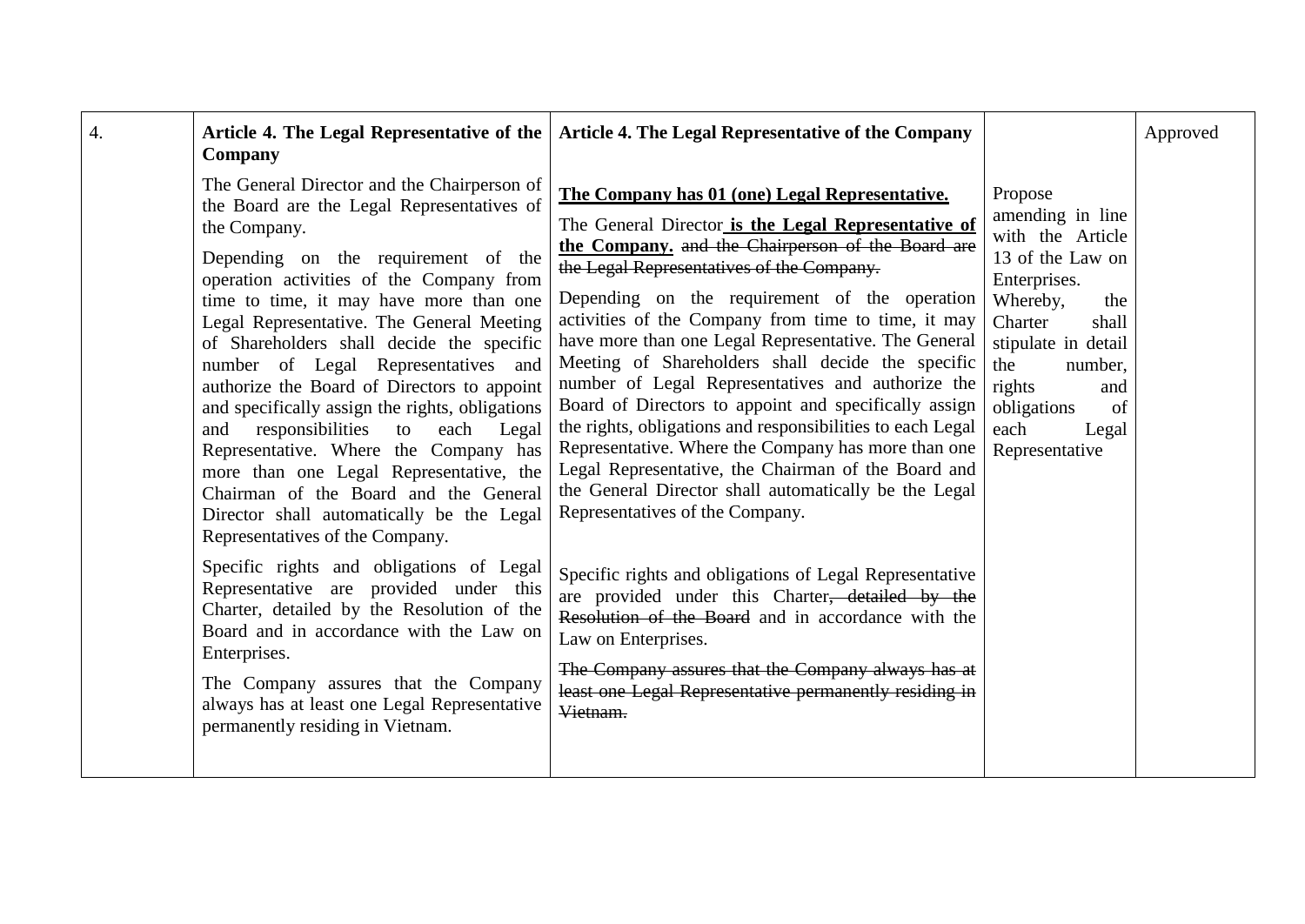| 5.<br>Amended<br>1n<br>accordan<br>ce with<br>applicabl<br>e Laws | Article 6. Scope of business and operation<br>term<br><b>Business lines</b><br>6.1<br>business lines of the Company in<br>The<br><b>Enterprise Registration Certificate are:</b>                                                                              | Article 6. Scope of business and operation term<br><b>Business lines</b><br>6.1<br>The business lines of the Company in Enterprise<br>Registration Certificate are:                                                                                      | Propose amending<br>in accordance with<br>the Enterprise<br>Registration<br>Certificate                         | Approved |
|-------------------------------------------------------------------|---------------------------------------------------------------------------------------------------------------------------------------------------------------------------------------------------------------------------------------------------------------|----------------------------------------------------------------------------------------------------------------------------------------------------------------------------------------------------------------------------------------------------------|-----------------------------------------------------------------------------------------------------------------|----------|
| 6.                                                                | Article $8.4(a)$<br>In case the Company is not listed on the<br>stock market, market value of a share will<br>be determined in an honest manner by the<br>Board, after consulting prices in Over the<br>Counter – OTC market and/or professional<br>opinions. | Article $8.4(a)$<br>In case the Company is not listed on the stock<br>market, market value of a share will be<br>determined in an honest manner by the Board,<br>after consulting prices in Over the Counter<br>OTC market and/or professional opinions. | Propose removing<br>because the<br>Company is now a<br>listed company.                                          | Approved |
| 7.                                                                | Article $8.4$ (b)<br>Except there are other decisions made by<br>General Meeting of Shareholders, if the<br>Company proposes new shares or securities<br>offer, then:                                                                                         | Article 8.4(b)<br>Except there are other decisions made by General<br>Meeting of Shareholders, if the Company<br>proposes new shares or securities offer, then:<br><del>.</del>                                                                          | Propose removing<br>because the<br>Company shall<br>comply with the<br>regulations of the<br>Law on Securities. | Approved |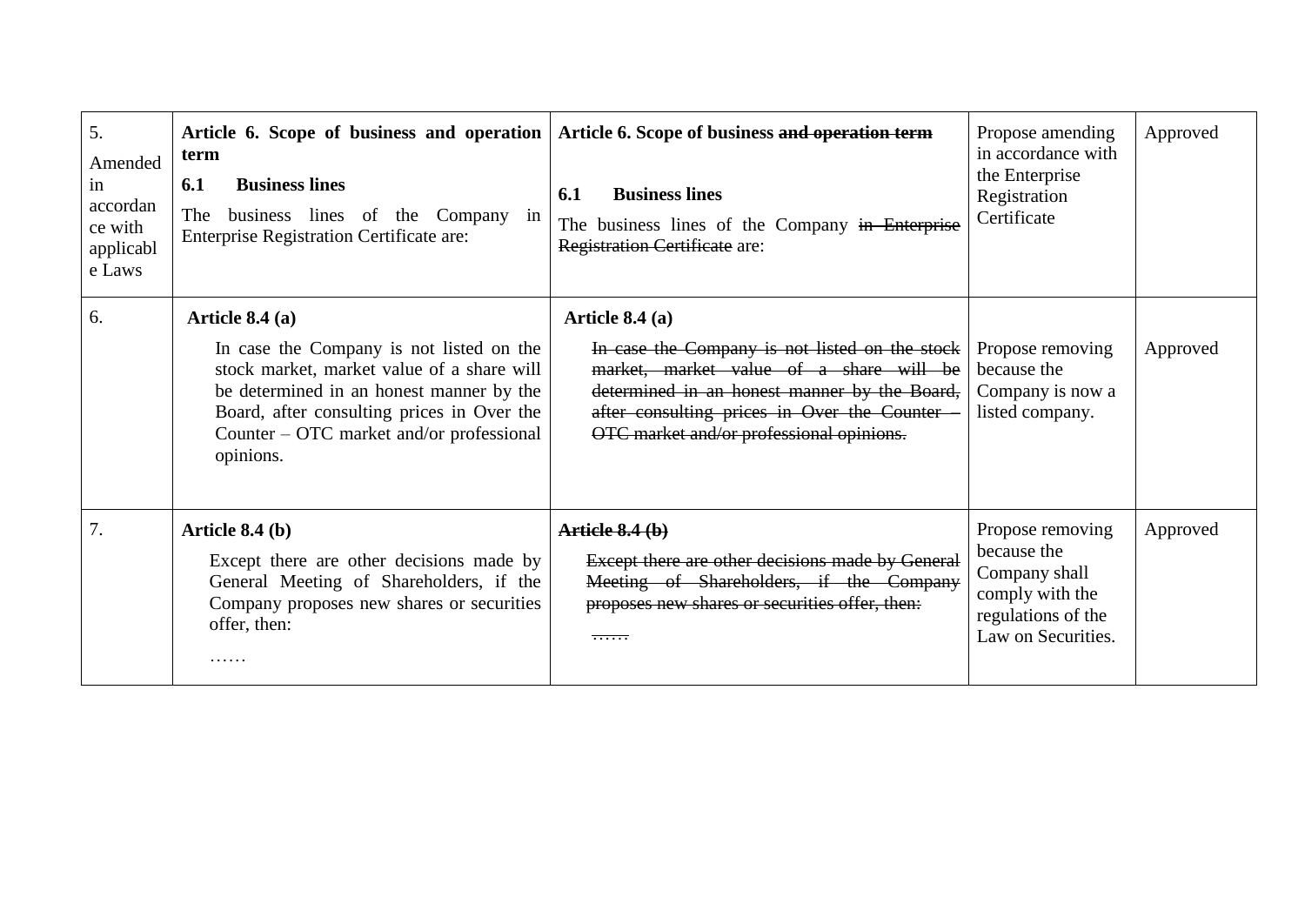| 8.                                                                | Article $8.6$ (b)                                                                                                                                                                                                                                                                                                                                                                                                               | Article $8.6(b)$                                                                                                                                                                                                                                                                                                                                                                                                                     |                                                                                                                                                                                                                                                                                                                             |          |
|-------------------------------------------------------------------|---------------------------------------------------------------------------------------------------------------------------------------------------------------------------------------------------------------------------------------------------------------------------------------------------------------------------------------------------------------------------------------------------------------------------------|--------------------------------------------------------------------------------------------------------------------------------------------------------------------------------------------------------------------------------------------------------------------------------------------------------------------------------------------------------------------------------------------------------------------------------------|-----------------------------------------------------------------------------------------------------------------------------------------------------------------------------------------------------------------------------------------------------------------------------------------------------------------------------|----------|
|                                                                   | (b) The par value of each Ordinary Share is<br>VND 10,000 (ten thousands) VND. The<br>General Meeting of Shareholders may<br>decide to divide the value of the Share. In<br>case the Company's Shares are listed on<br>the stock exchange, the par value of each<br>Share will be subjected to regulations of<br>securities law and/or relevant securities<br>exchange centre.                                                  | (b) The par value of each Ordinary Share is VND<br>10,000 (ten thousands) VND. The General<br>Meeting of Shareholders may decide to divide<br>the value of the Share. In case the Company's<br>Shares are listed on the stock exchange, The par<br>value of each Share after listing on the stock<br>market will be subjected to regulations of<br>securities law and/or relevant securities exchange<br>centre.                     | amending<br>Propose<br>because<br>the<br>Company has been<br>listed.                                                                                                                                                                                                                                                        | Approved |
| 9.<br>Amended<br>in<br>accordan<br>ce with<br>applicabl<br>e Laws | Article 8.9 (b)<br>(b) The Register of Shareholders shall be kept<br>at the Head Office of the Company and the<br>Chairperson of the Board shall be<br>responsible for safekeeping and updating<br>the Register of Shareholders and for the<br>correctness of all information contained in<br>it. When the Company was listed, the<br>Register of Shareholders is filed and<br>updated by the Vietnam Securities<br>Depository. | Article 8.9 (b)<br>(b) The Register of Shareholders shall be kept at the<br>Head Office of the Company and the<br>Chairperson of the Board shall be responsible for<br>safekeeping and updating the Register of<br>Shareholders and for the correctness of all<br>information contained in it. When the Company<br>was listed, The Register of Shareholders is filed<br>and updated by the Vietnam Securities<br>Depository ("VSD"). | Amended<br>in<br>accordance with the<br>Law on Securities<br>applied to the listed<br>Company.<br>According to the<br>Article 121.3 of the<br>Law on Securities:<br>"The Register of<br>Shareholders<br><i>is</i><br>filed at the<br>head<br>office<br>of<br>the<br>company or at the<br>Vietnam Securities<br>Depository". | Approved |
| 10.                                                               | Article 8.9 (c)                                                                                                                                                                                                                                                                                                                                                                                                                 | Article 8.9 (c)                                                                                                                                                                                                                                                                                                                                                                                                                      | VSD shall be<br>responsible for                                                                                                                                                                                                                                                                                             | Approved |
|                                                                   | No later than 14 (fourteen) days after the receipt<br>by the Company of full payment for Shares to<br>be issued by the Company, the Chairperson of                                                                                                                                                                                                                                                                              | No later than 14 (fourteen) days after the receipt by<br>the Company of full payment for Shares to be issued<br>by the Company, the Chairperson of the Board shall                                                                                                                                                                                                                                                                   | updating the<br>Register of                                                                                                                                                                                                                                                                                                 |          |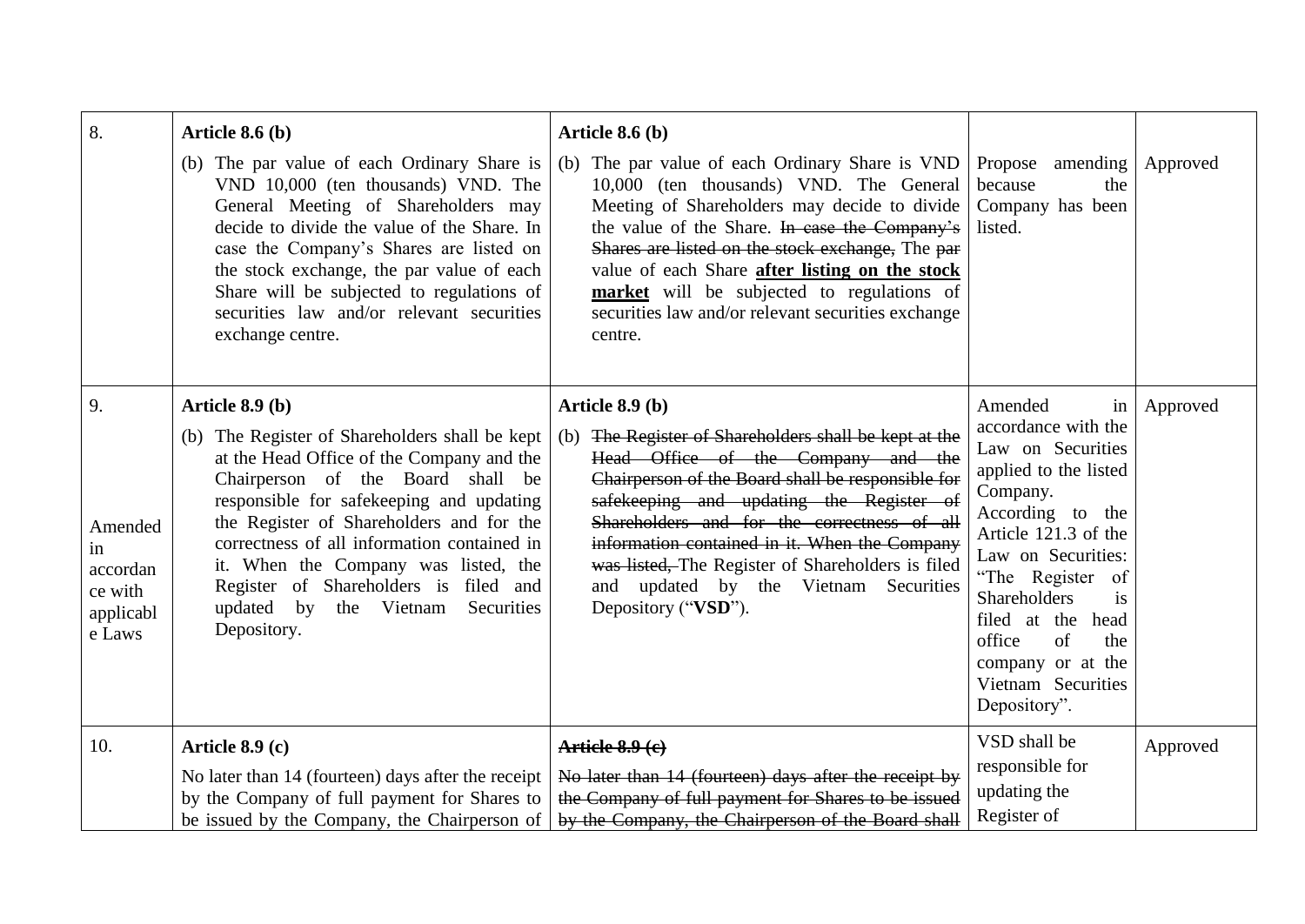|                | the Board shall record, or ensure that an          | record, or ensure that an authorized employee of the | Shareholders from     |
|----------------|----------------------------------------------------|------------------------------------------------------|-----------------------|
|                | authorized employee of the Company shall           | Company shall record, the relevant details of the    | the listing date.     |
|                | record, the relevant details of the Shareholder in | Shareholder in the Register of Shareholders.         | (Article 18 Circular  |
| Amended        | the Register of Shareholders.                      |                                                      | No. 05/2015/TT-       |
| in<br>accordan |                                                    |                                                      | <b>BTC</b> stipulated |
| ce with        |                                                    |                                                      | that:                 |
| applicabl      |                                                    |                                                      | "Contract of service  |
| e Laws         |                                                    |                                                      | provision between     |
|                |                                                    |                                                      | issuers and VSD       |
|                |                                                    |                                                      | shall include the     |
|                |                                                    |                                                      | following contents:   |
|                |                                                    |                                                      | a) Services which     |
|                |                                                    |                                                      | VSD is authorized     |
|                |                                                    |                                                      | to provide by         |
|                |                                                    |                                                      | issuers:              |
|                |                                                    |                                                      | - Management of       |
|                |                                                    |                                                      | information on        |
|                |                                                    |                                                      | securities registered |
|                |                                                    |                                                      | at VSD as defined     |
|                |                                                    |                                                      | in clause 3 of        |
|                |                                                    |                                                      | Article 15 of this    |
|                |                                                    |                                                      | Circular;             |
|                |                                                    |                                                      | - Confirmation of     |
|                |                                                    |                                                      | the transfer of       |
|                |                                                    |                                                      | securities            |
|                |                                                    |                                                      | ownership to          |
|                |                                                    |                                                      | securities owners;    |
|                |                                                    |                                                      |                       |
|                |                                                    |                                                      | - Calculation and     |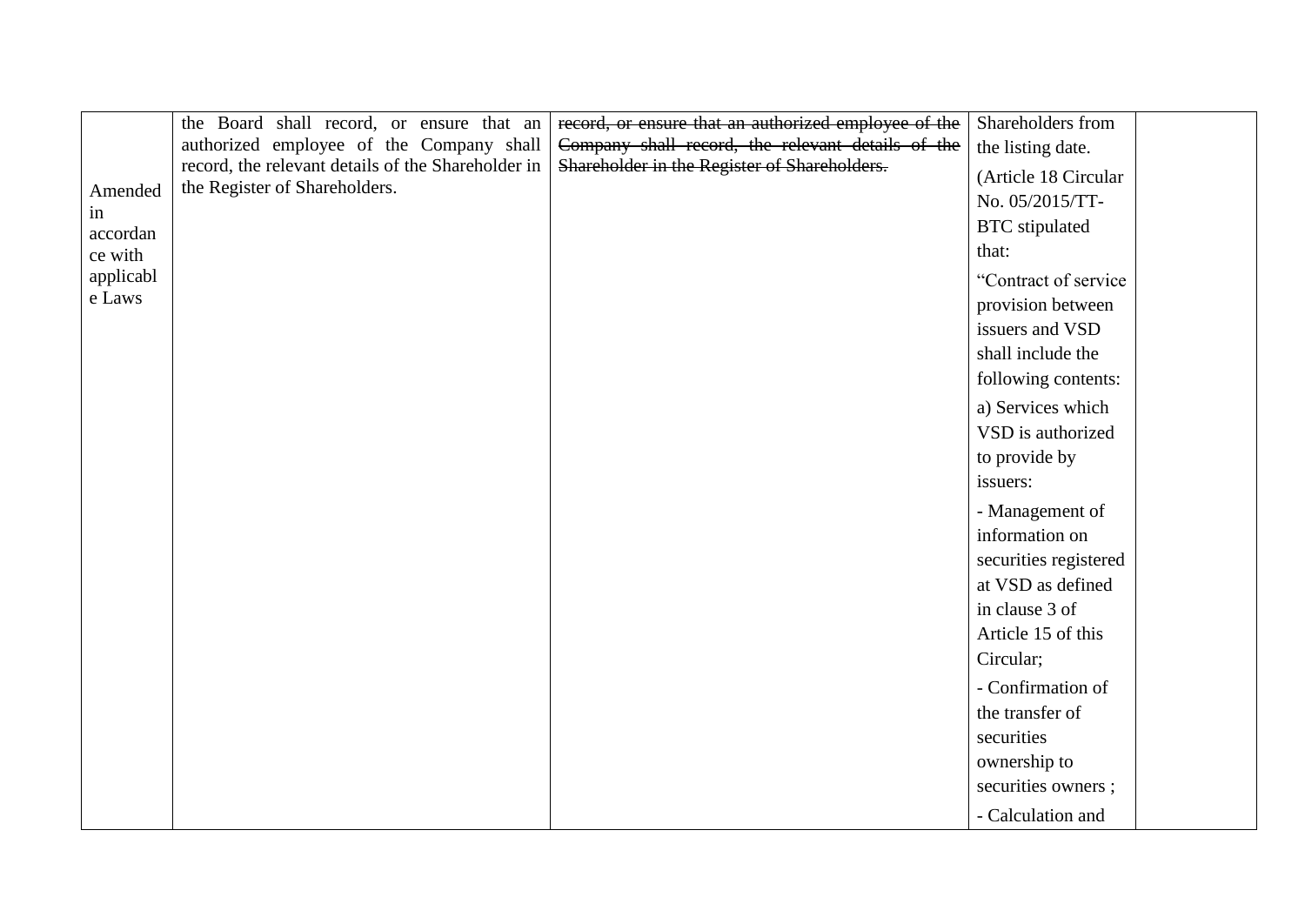|                                                             |                                                                                                                                                                                                                                                                                                                                                                                                                                                                                                           |                                                                                                                                                                                                                                                                                                                                                                                                                                                                                                        | allocation of rights                                                                                                                                                                        |          |
|-------------------------------------------------------------|-----------------------------------------------------------------------------------------------------------------------------------------------------------------------------------------------------------------------------------------------------------------------------------------------------------------------------------------------------------------------------------------------------------------------------------------------------------------------------------------------------------|--------------------------------------------------------------------------------------------------------------------------------------------------------------------------------------------------------------------------------------------------------------------------------------------------------------------------------------------------------------------------------------------------------------------------------------------------------------------------------------------------------|---------------------------------------------------------------------------------------------------------------------------------------------------------------------------------------------|----------|
|                                                             |                                                                                                                                                                                                                                                                                                                                                                                                                                                                                                           |                                                                                                                                                                                                                                                                                                                                                                                                                                                                                                        | to securities                                                                                                                                                                               |          |
|                                                             |                                                                                                                                                                                                                                                                                                                                                                                                                                                                                                           |                                                                                                                                                                                                                                                                                                                                                                                                                                                                                                        | owners.                                                                                                                                                                                     |          |
| 11.                                                         | <b>Article 11.1 Transfer of Shares</b>                                                                                                                                                                                                                                                                                                                                                                                                                                                                    | <b>Article 11.1 Transfer of Shares</b>                                                                                                                                                                                                                                                                                                                                                                                                                                                                 |                                                                                                                                                                                             |          |
| Amended<br>in<br>accordan<br>ce with<br>applicabl<br>e Laws | (b) A transfer of the Shares shall only be<br>deemed completed after the details of the<br>transferee are recorded on the Register of<br>Shareholders pursuant to Article 8.9 (a) of<br>this Charter. In case the Company's shares<br>is listed on the stock exchange or securities<br>exchange centre, the transfer of shares shall<br>be regulated by the Law on Securities and<br>the regulations of securities market and<br>relevant stock trading centre.                                           | (b) A transfer of the Shares shall only be deemed<br>completed after the details of the transferee are<br>recorded on the Register of Shareholders<br>pursuant to Article 8.9 (a) of this Charter. In case<br>The Company's shares are listed on HOSE the<br>stock exchange or securities exchange centre, the<br>transfer of shares shall be regulated by the Law<br>on Securities, the regulations of securities<br>market, and relevant regulations of HOSE.                                        | Amended because<br>the Company<br>has<br>listed<br>been<br><sub>on</sub><br>HOSE.                                                                                                           | Approved |
|                                                             | (c) In order to register a transfer of Shares on<br>the Register of Shareholders, a Shareholder<br>must submit to the Chairperson of the BOD<br>a transfer form, together with the Share<br>Certificate for the transferred Shares and<br>any other evidence of transfer that the<br>Chairperson reasonably asks for. The<br>transfer form may be in any usual form or<br>in any other form which the Board may<br>approve and shall be executed by or on<br>behalf of the transferor and the transferee. | (c) In order to register a transfer of Shares on the<br>Register of Shareholders, a Shareholder must<br>submit to the Chairperson of the BOD a transfer<br>form, together with the Share Certificate for the<br>transferred Shares and any other evidence of<br>transfer that the Chairperson reasonably asks for.<br>The transfer form may be in any usual form or in<br>any other form which the Board may approve<br>and shall be executed by or on behalf of the<br>transferor and the transferee. | After listing, all the<br>transactions on the<br>Company's shares<br>shall be performed<br>through VSD as<br>stipulated in the<br>Articles 18, 19 of<br>the Circular No.<br>05/2015/TT-BTC. |          |
|                                                             | (d) The Company shall retain any transfer form<br>relating to any transfer of Shares which is<br>registered.<br>(e) Upon receipt of a transfer form and<br>relevant Share Certificate, in proper form                                                                                                                                                                                                                                                                                                     | (d) The Company shall retain any transfer form<br>relating to any transfer of Shares which is<br>registered.                                                                                                                                                                                                                                                                                                                                                                                           |                                                                                                                                                                                             |          |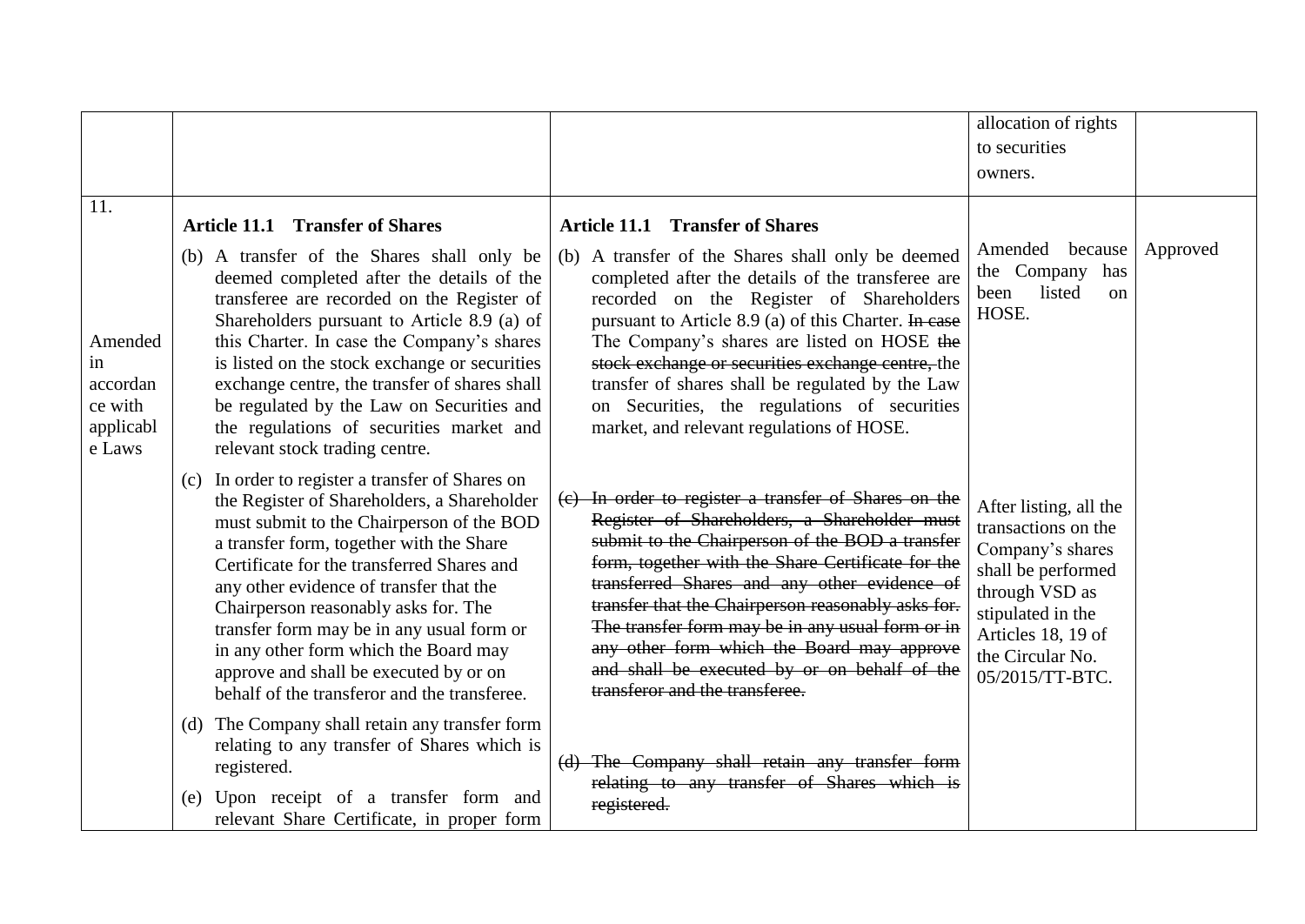|     | in accordance with this Article,<br>the<br>Chairperson shall normally record<br>the<br>relevant details of the transfer on the<br>Register. However, the Chairperson shall<br>be entitled to refuse to record details of a<br>transfer on the Register if the transfer of<br>Shares is not allowed by Law or by the<br>terms of this Charter. If the Chairperson<br>refuses to register a transfer of a Share, he<br>must notify the person to whom the Shares<br>were being transferred of this refusal within<br>two months. | (e) Upon receipt of a transfer form and relevant<br>Share Certificate, in proper form in accordance<br>with this Article, the Chairperson shall normally<br>record the relevant details of the transfer on the<br>Register. However, the Chairperson shall be<br>entitled to refuse to record details of a transfer on<br>the Register if the transfer of Shares is not<br>allowed by Law or by the terms of this Charter.<br>If the Chairperson refuses to register a transfer of<br>a Share, he must notify the person to whom the<br>Shares were being transferred of this refusal<br>within two months. |                                                                                   |          |
|-----|--------------------------------------------------------------------------------------------------------------------------------------------------------------------------------------------------------------------------------------------------------------------------------------------------------------------------------------------------------------------------------------------------------------------------------------------------------------------------------------------------------------------------------|-------------------------------------------------------------------------------------------------------------------------------------------------------------------------------------------------------------------------------------------------------------------------------------------------------------------------------------------------------------------------------------------------------------------------------------------------------------------------------------------------------------------------------------------------------------------------------------------------------------|-----------------------------------------------------------------------------------|----------|
|     | Since the Company is listed in the<br>(f)<br>securities market, the transferring<br>- of<br>Company's shares shall be conducted in<br>accordance with Law on Securities and/or<br>practices of the market at the time of<br>transfer but not breaching the laws. For<br>Shares which is restricted transfer under the<br>provisions of the law, civil agreements or<br>restriction of competent authorities or in<br>dispute, the Chairperson of the Board may<br>refuse the transfer procedures.                              | (f)<br>Since the Company is listed in the securities<br>market, The transferring of Company's shares shall be<br>conducted in accordance with Law on Securities and/or<br>practices of the market at the time of transfer but not<br>breaching the laws. For Shares which is restricted<br>transfer under the provisions of the law, civil<br>agreements or restriction of competent authorities or in<br>dispute, the Chairperson of the Board may refuse the<br>transfer procedures.                                                                                                                      |                                                                                   |          |
| 12. | <b>Article 14.2 Rights of Shareholders</b>                                                                                                                                                                                                                                                                                                                                                                                                                                                                                     | <b>Article 14.2 Rights of Shareholders</b>                                                                                                                                                                                                                                                                                                                                                                                                                                                                                                                                                                  |                                                                                   |          |
|     | upon dissolution of the Company, to<br>(f)<br>receive a pro rata portion of the assets of<br>the Company remaining after settling all of<br>its liabilities with all creditors which have<br>higher priority by Law and after the<br>Preference Shareholders (if any) according<br>to the right of such Shareholder in                                                                                                                                                                                                         | upon dissolution or liquidation of the Company,<br>(f)<br>to receive a pro rata portion of the assets of the<br>Company remaining after settling all of its<br>liabilities with all creditors which have higher<br>priority by Law and after the Preference<br>Shareholders (if any) according to the right of<br>such Shareholder in accordance with decision of                                                                                                                                                                                                                                           | Supplement when<br>the Company<br>would be liquidated<br>according to the<br>Law. | Approved |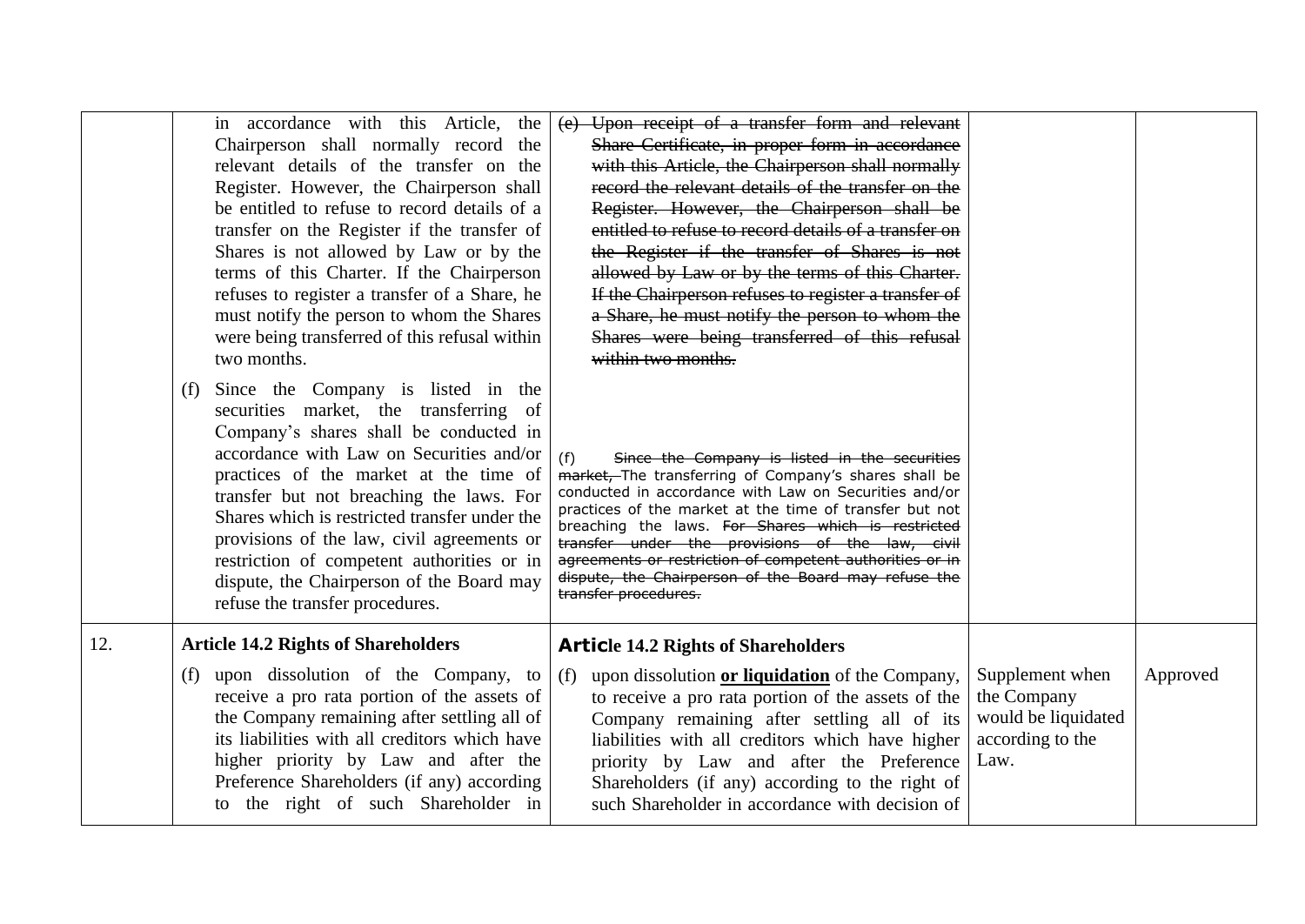|                                                                    | accordance with decision of General<br>Meeting of Shareholders;                                                                                                                                                                                                                                                                                                                                                                                                                                                                                                                                                                                                                                                                                                                                                                                                                                                                                   | General Meeting of Shareholders;                                                                                                                                                                                                                                                                                                                                                                                                                                                                                                                                                                                                                                                                                                                                                                                                                                                                                                                                                                                         |                                                                                                                                                                                                                                                                                                                                                                                                                                             |          |
|--------------------------------------------------------------------|---------------------------------------------------------------------------------------------------------------------------------------------------------------------------------------------------------------------------------------------------------------------------------------------------------------------------------------------------------------------------------------------------------------------------------------------------------------------------------------------------------------------------------------------------------------------------------------------------------------------------------------------------------------------------------------------------------------------------------------------------------------------------------------------------------------------------------------------------------------------------------------------------------------------------------------------------|--------------------------------------------------------------------------------------------------------------------------------------------------------------------------------------------------------------------------------------------------------------------------------------------------------------------------------------------------------------------------------------------------------------------------------------------------------------------------------------------------------------------------------------------------------------------------------------------------------------------------------------------------------------------------------------------------------------------------------------------------------------------------------------------------------------------------------------------------------------------------------------------------------------------------------------------------------------------------------------------------------------------------|---------------------------------------------------------------------------------------------------------------------------------------------------------------------------------------------------------------------------------------------------------------------------------------------------------------------------------------------------------------------------------------------------------------------------------------------|----------|
| 13.<br>Amended<br>1n<br>accordan<br>ce with<br>applicabl<br>e Laws | <b>Article 14.2 Rights of Shareholders</b><br>(h) To have access to the list of Shareholders<br>eligible to participate in the General<br>Meeting of Shareholders and<br>their<br>associated voting rights and recommend to<br>correct wrong information;<br>(m) To be protected their legitimate rights; in<br>particular, in case the decision of the<br>General Meeting of Shareholders or the<br>decision of the Board violates the law or<br>violates<br>fundamental<br>the<br>rights<br>of<br>Shareholder as prescribed<br>by<br>law,<br>shareholders may request to cancel that<br>decision according to procedures of law. In<br>case breached decision is detrimental to the<br>Company, the Board, Supervisory Board<br>and General Director must compensate the<br>Company in accordance with their<br>responsibilities. Shareholders are entitled to<br>require the Company to compensate their<br>losses in accordance with law; and | <b>Article 14.2 Rights of Shareholders</b><br>(h) To sight, consult and make an extract of<br>information belonging to self-shareholder in the<br>list of Shareholders eligible to participate in the<br>General Meeting of Shareholders and their<br>associated voting rights and recommend to<br>correct wrong information;<br>(m) To be protected their legitimate rights. $\frac{1}{2}$ in<br>particular, in case the decision of the General<br>Meeting of Shareholders or the decision of the<br>Board violates the law or violates the<br>fundamental rights of Shareholder as prescribed<br>by law, shareholders may request to cancel that<br>decision according to procedures of law. In case<br>breached decision is detrimental to the Company,<br>the Board, Supervisory Board and General<br>Director must compensate the Company in<br>accordance with their responsibilities.<br>Shareholders are entitled to require the Company<br>to compensate their losses in accordance with<br>law; and<br>Amend: | Supplemented<br>according to the<br>Article 114.1.dd of<br>the Law on<br>Enterprises. Out of<br>the right to sight,<br>Shareholders also<br>have the rights to<br>consult and make<br>an extract of<br>information,<br>according to the<br>Article 114 of the<br>Law on Enterprises.<br>Move to the Article<br>$14.3(e)$ because this<br>is one of the right<br>of the Shareholder<br>or a Group of<br>Shareholders<br>holding ten (10) per | Approved |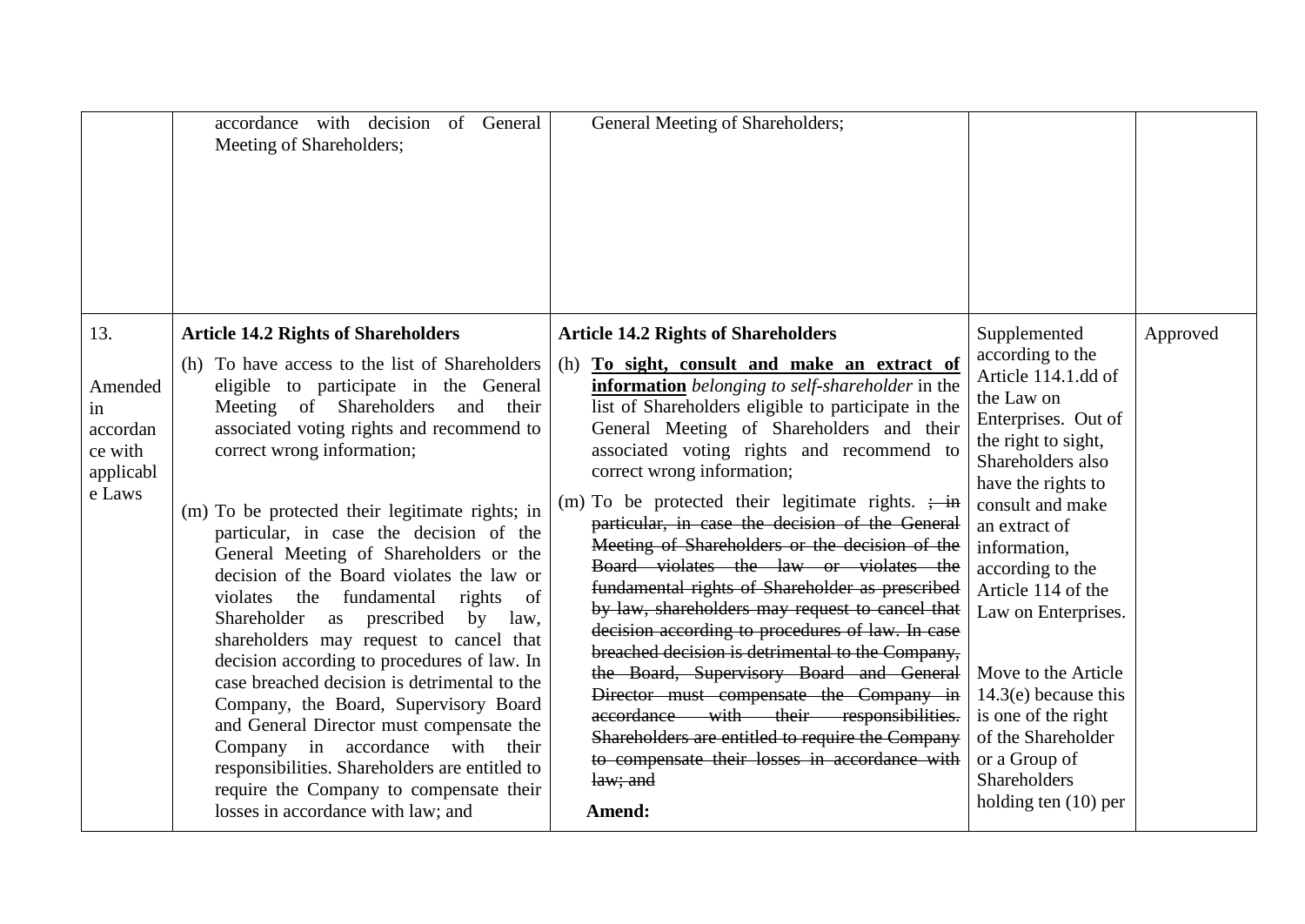|                                                                    |                                                                                                                                                                                                                                                                                                                                                                                                                                                                                                                                                | 14.3(e) have the right to request to consider and<br>cancel a resolution or part of the contents of a<br>resolution<br>of the General<br>Meeting<br>of<br>Shareholders according to proceeding provided<br>by law if such resolution did not comply with<br>Laws or this Charter.                                                                                                                                                                                                                                                                                                | cent or more of the<br>total ordinary<br>shares for at least<br>$s$ ix (6) consecutive<br>months.                                                               |          |
|--------------------------------------------------------------------|------------------------------------------------------------------------------------------------------------------------------------------------------------------------------------------------------------------------------------------------------------------------------------------------------------------------------------------------------------------------------------------------------------------------------------------------------------------------------------------------------------------------------------------------|----------------------------------------------------------------------------------------------------------------------------------------------------------------------------------------------------------------------------------------------------------------------------------------------------------------------------------------------------------------------------------------------------------------------------------------------------------------------------------------------------------------------------------------------------------------------------------|-----------------------------------------------------------------------------------------------------------------------------------------------------------------|----------|
| 14.                                                                | Article 17 (i) Rights and Duties of General<br><b>Meeting of Shareholders</b><br>(i) to decide whether or not approve one or a<br>group of related transactions, contracts of the<br>Company with value of 50% (fifty per cent) of<br>the total assets or more as in the most recent<br>financial statement.                                                                                                                                                                                                                                   | <b>Article 17 Rights and Duties of General Meeting</b><br>of Shareholders<br>17.9 to decide to invest or sell the assets of which<br>its value is equal or higher than 50% (fifty<br>percent) of the total assets value in the most recent<br>financial statement.                                                                                                                                                                                                                                                                                                               | Propose amending<br>in accordance with<br>applicable Law on<br>Enterprises                                                                                      | Approved |
| 15.<br>Amended<br>in<br>accordan<br>ce with<br>applicabl<br>e Laws | Article 18.<br><b>Proxies</b><br>(f) In case a lawyer represents<br>the<br>authorizing party to sign the proxy, the<br>authorization in this case can only be<br>effective if the proxy is presented<br>together with an letter authorizing such<br>lawyer or a legal copy of such letter (if<br>previously not registered with the<br>Company)<br>(g) Except the case specified in section (c)<br>above, the vote of the Proxy will still be<br>effective<br>when<br>authorizing<br>the<br>Shareholders is:<br>i) dead or legally incompetent | Article 18.<br><b>Proxies</b><br>(e) In case a lawyer represents the authorizing<br>party to sign the proxy, the authorization in<br>this case can only be effective if the proxy is<br>presented together with an letter authorizing<br>such lawyer or a legal copy of such letter (if<br>previously not registered with the Company)<br>(g) Except the case specified in section 18.3<br>above, the vote of the Proxy will still be effective<br>when the authorizing Shareholders is:<br>i) dead or legally incompetent or limited<br>cognition or limited behaviour control; | Propose removing<br>section (e) because<br>conflicts<br>it<br>to<br>section 18.2<br>Add the phrase "or<br>limited cognition<br>or limited<br>behaviour control" | Approved |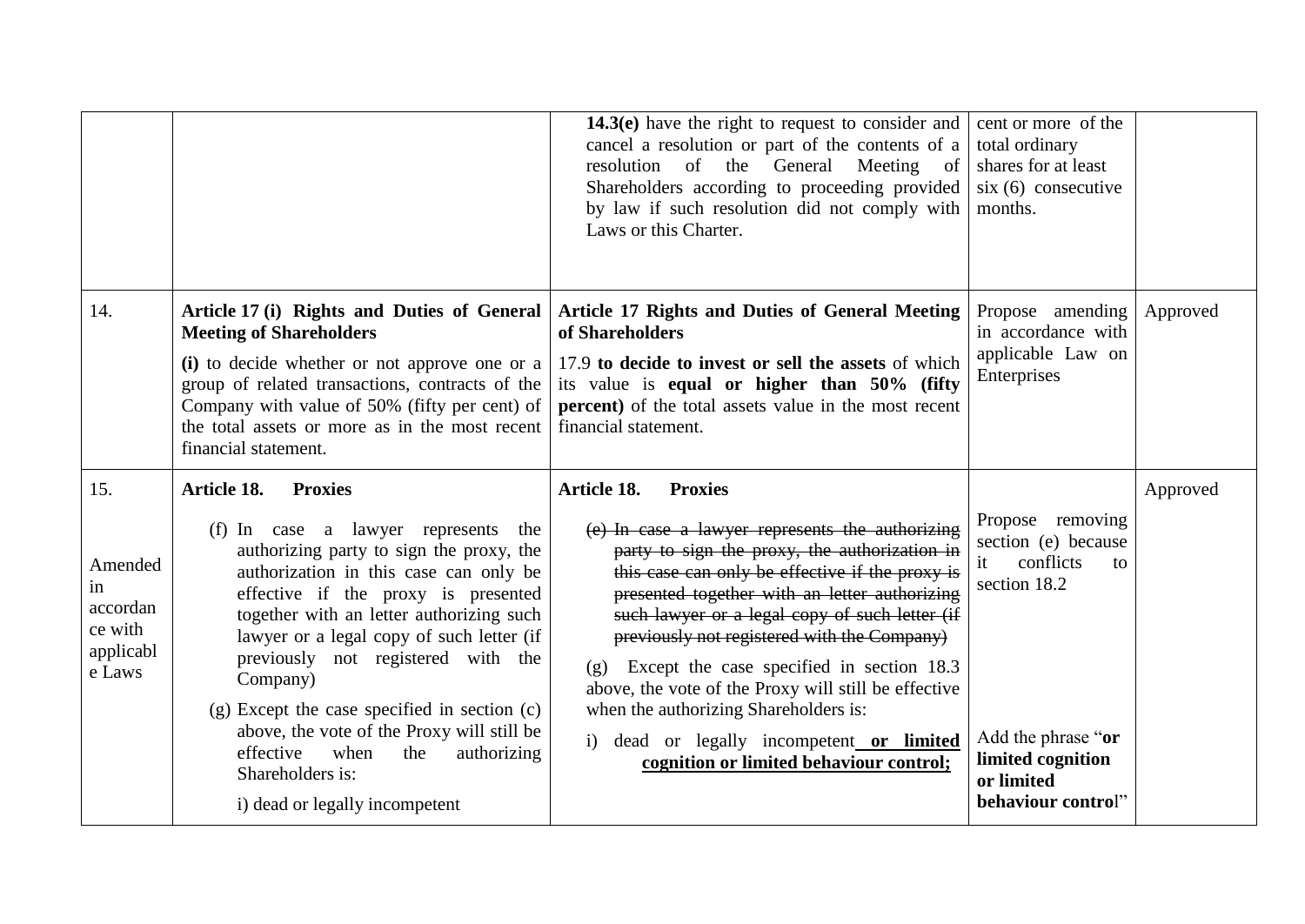|                                                                                                                                                                                                                                                                                                                                                                                                                                                                                                                                                                                                                                                                                                                                                                                                                                                                                                                                                                                                                                                                                                                            |                                                                     |                                                                                                                                                                                                                                                                                                                                                                                                                                                                                                                                                                                                                                                                                                                                                                                                                                                                                                                                                                                                                                                                                                                                                                                                                                                                             | in line with the<br>Article 23 of the<br>Civil Code 2015.                                                              |          |
|----------------------------------------------------------------------------------------------------------------------------------------------------------------------------------------------------------------------------------------------------------------------------------------------------------------------------------------------------------------------------------------------------------------------------------------------------------------------------------------------------------------------------------------------------------------------------------------------------------------------------------------------------------------------------------------------------------------------------------------------------------------------------------------------------------------------------------------------------------------------------------------------------------------------------------------------------------------------------------------------------------------------------------------------------------------------------------------------------------------------------|---------------------------------------------------------------------|-----------------------------------------------------------------------------------------------------------------------------------------------------------------------------------------------------------------------------------------------------------------------------------------------------------------------------------------------------------------------------------------------------------------------------------------------------------------------------------------------------------------------------------------------------------------------------------------------------------------------------------------------------------------------------------------------------------------------------------------------------------------------------------------------------------------------------------------------------------------------------------------------------------------------------------------------------------------------------------------------------------------------------------------------------------------------------------------------------------------------------------------------------------------------------------------------------------------------------------------------------------------------------|------------------------------------------------------------------------------------------------------------------------|----------|
| 16.<br>Article 20.<br>Convening,<br><b>Announcing</b><br>the General<br><b>Shareholders</b><br>(h) The Chairperson or in his absence some<br>other Board Member nominated by the Board's<br>Member shall preside as chairperson of the<br>meeting, but if neither the Chairperson nor such<br>other Board Member (if any) be present within<br>45 (forty five) minutes after the time appointed<br>for holding the General Meeting and willing to<br>act, the Board's Member present shall elect one<br>of themselves to be chairperson and, if there is<br>only one Board Member present and willing to<br>act, he shall be chairperson. If no Board<br>Member is willing to act as chairperson, or if no<br>Board Member is present within 45 (forty five)<br>minutes after the time appointed for holding the<br>General Meeting, the Shareholders present and<br>entitled to vote shall choose one of themselves<br>to be chairperson. In case no person was elected<br>to be the chairperson of the meeting, the<br>General Meeting of Shareholders shall elect the<br>chairperson of the meeting by the direction of | Article 20.<br>Convening,<br>Program<br>and<br><b>Meeting</b><br>of | Program<br>Propose<br>and<br><b>Announcing the General Meeting of Shareholders</b><br>from<br>(h) The Chairperson or in his absence some other<br>22<br>Board Member nominated by the Board's Member<br>content<br>shall preside as chairperson of the meeting, but if<br>neither the Chairperson nor such other Board<br>Member (if any) be present within 45 (forty five)<br>minutes after the time appointed for holding the<br>General Meeting and willing to act, the Board's<br>Member present shall elect one of themselves to be<br>chairperson and, if there is only one Board Member<br>present and willing to act, he shall be chairperson. If<br>no Board Member is willing to act as chairperson, or<br>if no Board Member is present within 45 (forty five)<br>minutes after the time appointed for holding the<br>General Meeting, the Shareholders present and<br>entitled to vote shall choose one of themselves to be<br>chairperson. In case no person was elected to be the<br>chairperson of the meeting, the General Meeting of<br>Shareholders shall elect the chairperson of the<br>meeting by the direction of the Head of Supervisory<br>Board and those who has the highest number of votes<br>shall be the chairperson of the meeting. In other | moving<br>Point<br>(h)<br>Article 20 to Article<br>because<br>its<br>regulates<br>the meeting and<br>voting procedure. | Approved |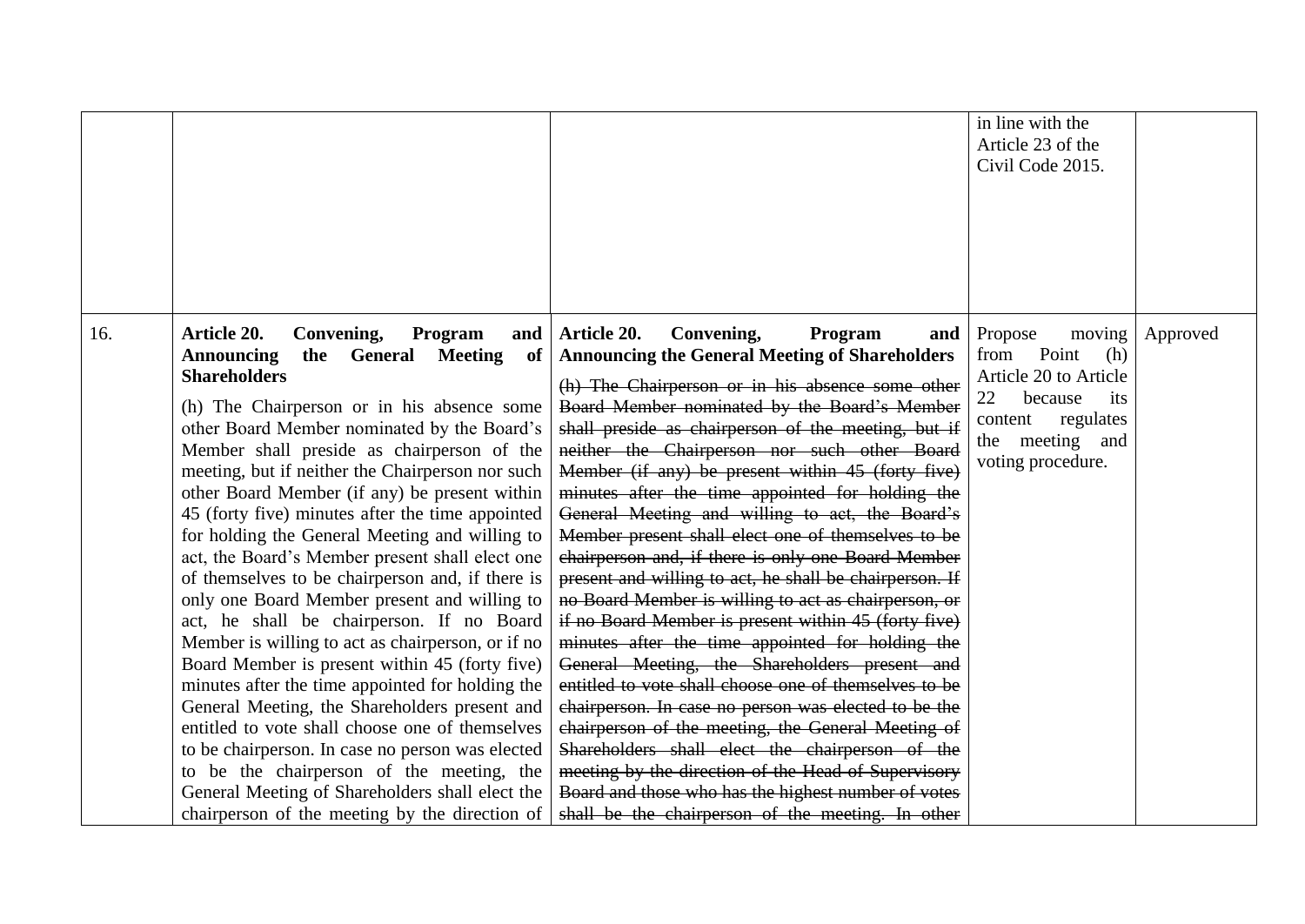|     | the Head of Supervisory Board and those who<br>has the highest number of votes shall be the<br>chairperson of the meeting. In other cases, the<br>General Meeting of Shareholders shall elect the<br>chairperson of the meeting by the direction of<br>those who signs the convention of the General<br>Meeting of Shareholders and those who has the<br>highest number of votes shall be the chairperson<br>of the meeting.                                                                                                                                                                                                                                                                                                                                                                                                                                                                                                                                                                                                  | cases, the General Meeting of Shareholders shall<br>elect the chairperson of the meeting by the direction<br>of those who signs the convention of the General<br>Meeting of Shareholders and those who has the<br>highest number of votes shall be the chairperson of<br>the meeting.                                                                                                                                                                                                                                                                                                                                                                                                                                                                                                                                                                                                                                                                                                                                                                                                                                                             |                                                                                                                                                  |  |
|-----|-------------------------------------------------------------------------------------------------------------------------------------------------------------------------------------------------------------------------------------------------------------------------------------------------------------------------------------------------------------------------------------------------------------------------------------------------------------------------------------------------------------------------------------------------------------------------------------------------------------------------------------------------------------------------------------------------------------------------------------------------------------------------------------------------------------------------------------------------------------------------------------------------------------------------------------------------------------------------------------------------------------------------------|---------------------------------------------------------------------------------------------------------------------------------------------------------------------------------------------------------------------------------------------------------------------------------------------------------------------------------------------------------------------------------------------------------------------------------------------------------------------------------------------------------------------------------------------------------------------------------------------------------------------------------------------------------------------------------------------------------------------------------------------------------------------------------------------------------------------------------------------------------------------------------------------------------------------------------------------------------------------------------------------------------------------------------------------------------------------------------------------------------------------------------------------------|--------------------------------------------------------------------------------------------------------------------------------------------------|--|
| 17. | Article 22.<br>Meeting and voting at the<br><b>General Meeting of Shareholders</b><br>22.2 While Shareholders register, the Company<br>will provide to each Shareholder or the proxy<br>with a voting card, on which the registration<br>number, name of the Shareholder, name of the<br>Proxy and number of voting shares of such<br>Shareholder are shown. When voting at the<br>meeting, supporting cards will be collected<br>first, against cards will be collected then, and<br>finally all the cards will be counted and<br>decision will be made. The total number of<br>supporting cards, against card or blanking vote<br>for each issue will be announced by the<br>Chairperson right after the voting procedure for<br>such issue is finished. The General Meeting<br>shall chose among the delegates the people<br>who will responsible for counting the cards or<br>supervising the counting process and if the<br>General Meeting does not select such people,<br>then the Chairperson will do that. The total | <b>Article 22.</b><br>Meeting and voting at the General<br><b>Meeting of Shareholders</b><br>22.2 While Shareholders register, the Company will<br>provide to each Shareholder or the proxy with a<br>voting card, on which the registration number, name<br>of the Shareholder, name of the Proxy and number of<br>voting shares of such Shareholder are shown. When<br>voting at the meeting, supporting cards will be<br>collected first, against cards will be collected then,<br>and finally all the cards will be counted and decision<br>will be made. The total number of supporting cards,<br>against card or blanking vote for each issue will be<br>announced by the Chairperson right after the voting<br>procedure for such issue is finished. The General<br>Meeting of Shareholders shall ehoose vote among<br>the delegates the people who will responsible for<br>counting the voting cards or supervising the counting<br>process under suggestion of Chairperson. and If<br>the General Meeting of Shareholders does not<br>select vote such people, then the Chairperson will do<br>that. The total members of Cards Checking | It<br>easier<br>is<br>to<br>implement<br>this<br>section in practice<br>when adding the<br>phrase<br>"under<br>suggestion<br>of<br>Chairperson". |  |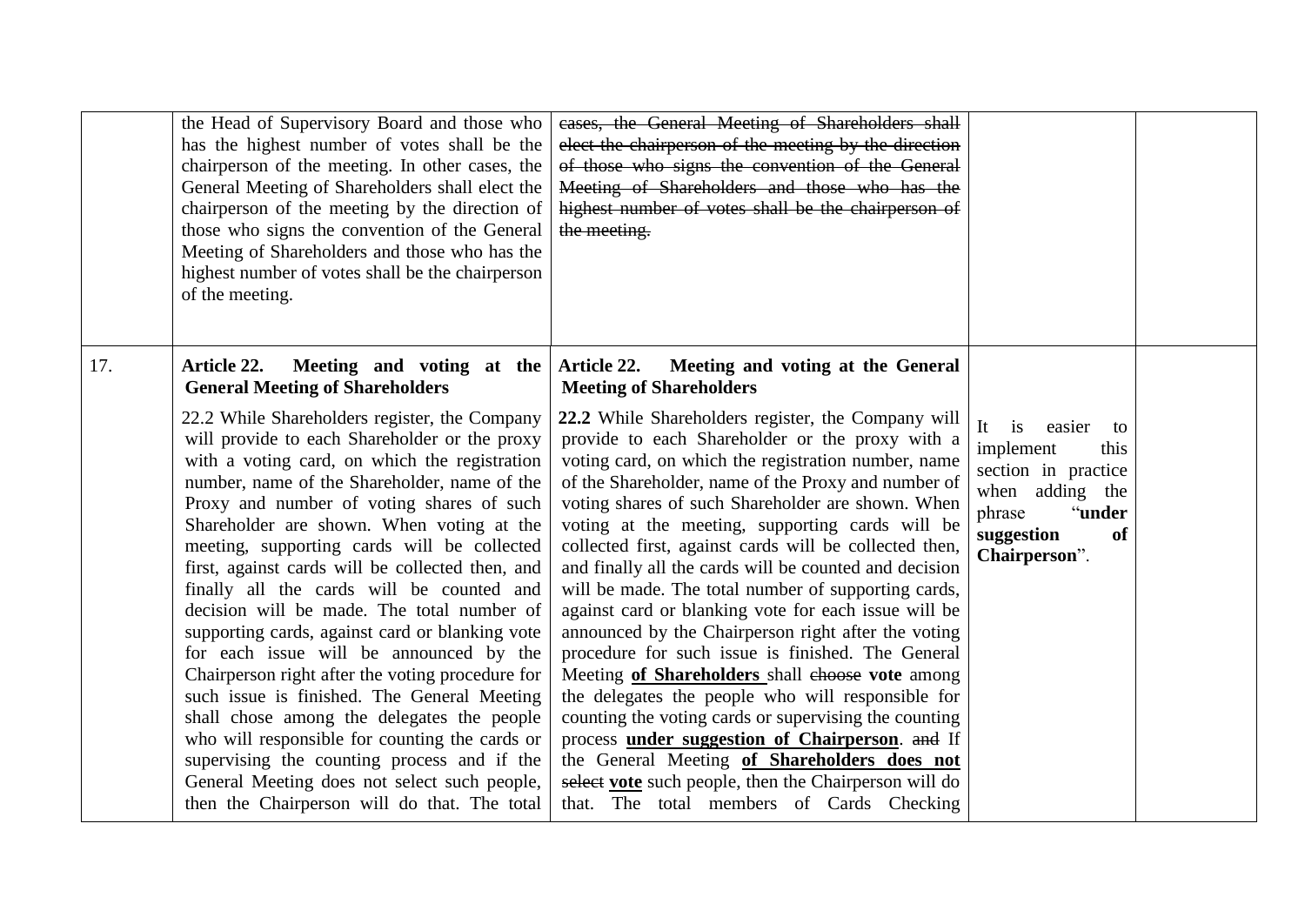|               | members of Cards Checking Supervisory<br>Board shall be at least 3 (three) members.                                                                                                                                                                                                                                                                                                                                                                                                                                                                                | Supervisory Board shall be at least 3 (three)<br>members.                                                                                                                                                                                                                                                                                                                                                                                                                                                                                                                                                                                                                                                                                                                                                                                                                                                                                                                                                                                                                                                                                                                                     |                                                                                                                                                                                                             | Approved |
|---------------|--------------------------------------------------------------------------------------------------------------------------------------------------------------------------------------------------------------------------------------------------------------------------------------------------------------------------------------------------------------------------------------------------------------------------------------------------------------------------------------------------------------------------------------------------------------------|-----------------------------------------------------------------------------------------------------------------------------------------------------------------------------------------------------------------------------------------------------------------------------------------------------------------------------------------------------------------------------------------------------------------------------------------------------------------------------------------------------------------------------------------------------------------------------------------------------------------------------------------------------------------------------------------------------------------------------------------------------------------------------------------------------------------------------------------------------------------------------------------------------------------------------------------------------------------------------------------------------------------------------------------------------------------------------------------------------------------------------------------------------------------------------------------------|-------------------------------------------------------------------------------------------------------------------------------------------------------------------------------------------------------------|----------|
|               | 22.4 The Chairperson of the Board of Directors<br>shall chair the meetings convened by the Board.<br>In case the Chairperson is temporarily absent or<br>not capable of working, other members of the<br>Board shall elect one of them to chair the<br>meeting under the majority rule. If nobody of<br>the abovementioned can chair the meeting, the<br>member of the BOD with highest title presented<br>at the meeting shall direct the General Meeting<br>of Shareholders to elect a chair and the person<br>that receives most votes shall chair the meeting; | 22.4 The Chairperson of the BOD shall be the<br>Chairman of the Meeting. In case of his/her<br>absence, the Vice Chairperson shall be the<br>Chairman of the Meeting. In case of absence of<br>both of them within 45 (forty five) minutes from<br>the scheduled time for the Meeting then one of the<br>members of the BOD nominated by the remaining<br><b>BOD's members</b> shall be the Chairman of the<br>Meeting if he/she is willing to take that position. In<br>case of there is only one member of the BOD<br>present at the Meeting and willing to take the<br>Chairman position of the Meeting, this person<br>shall be the Chairman of the Meeting. In the case<br>that there is no Chairperson elected, the Head of<br><b>Supervisory Board shall direct the Meeting to</b><br>elect the Chairperson and the candidate having<br>the highest votes shall be the Chairperson of the<br>Meeting. In other cases, the Convener shall direct<br>the Meeting to elect the Chairperson and the<br>candidate having the highest votes shall be the<br>Chairperson of the Meeting. Chairperson shall<br>select one or a numbers of people to be the<br><b>Secretary of the Meeting.</b> | Section<br>22.4<br>$\overline{1}$<br>moved from Point h<br>Article<br>20<br>and<br>added the phrase<br>"Chairperson shall<br>select one or a<br>numbers of people<br>to be the Secretary<br>of the Meeting" |          |
| 18.           | Article 22.<br>Meeting and voting at the<br><b>General Meeting of Shareholders</b>                                                                                                                                                                                                                                                                                                                                                                                                                                                                                 | Article 22. Meeting and voting at the General<br><b>Meeting of Shareholders</b>                                                                                                                                                                                                                                                                                                                                                                                                                                                                                                                                                                                                                                                                                                                                                                                                                                                                                                                                                                                                                                                                                                               | Propose<br>supplementing<br>in                                                                                                                                                                              | Approved |
| Amended<br>1n | 22.6 Chairperson of the General Meeting of<br>Shareholders may postpone the meeting, even<br>when the quorum of shareholders is fulfilled, to<br>another time and place decided by the<br>Chairperson without opinions of the general                                                                                                                                                                                                                                                                                                                              | 22.6 Chairperson of the General Meeting of<br>Shareholders may postpone the meeting, even when<br>the quorum of shareholders is fulfilled, to another<br>time and place decided by the Chairperson without<br>opinions of the general meeting if he finds that (a) the                                                                                                                                                                                                                                                                                                                                                                                                                                                                                                                                                                                                                                                                                                                                                                                                                                                                                                                        | accordance with the<br>Clause 8 Article<br>142 of the Law on<br>Enterprises.                                                                                                                                |          |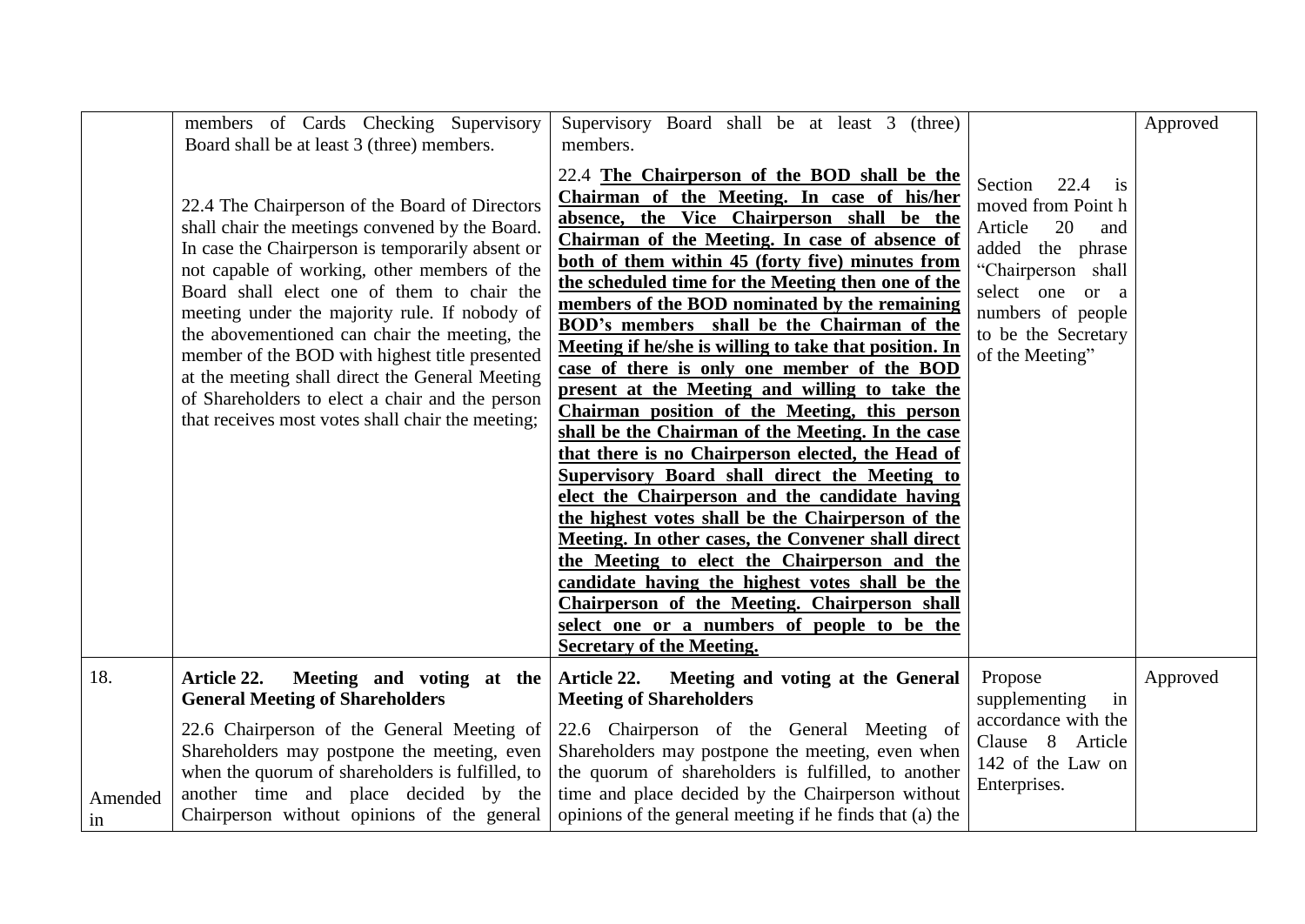| accordan<br>ce with<br>applicabl<br>e Laws       | meeting if he finds that (a) the participants are<br>not able to find proper seat at the meeting place,<br>(b) actions of the participants are disturbing or<br>possible disturbing the meeting, or (c) the<br>postponement is necessary for the meeting to be<br>carried out properly. In addition, the<br>Chairperson of the meeting may postpone the<br>meeting when agreed or demanded by General<br>Meeting of Shareholders with necessary<br>number of shareholders.<br>The maximum<br>postponement term is excess three days since<br>the scheduled date. The General Meeting will<br>address the issues which supposed to be<br>addressed at the postponed meeting. | participants are not able to find proper seat at the<br>meeting place, (b) actions of the participants are<br>disturbing or possible disturbing the meeting, (c)<br>communication devices of the meeting venue are<br>not sufficient for attending shareholders to discuss<br>and vote or (d) the postponement is necessary for the<br>meeting to be carried out properly. In addition, the<br>Chairperson of the meeting may postpone the<br>meeting when agreed or demanded by General<br>Meeting of Shareholders with necessary number of<br>shareholders. The maximum postponement term is<br>not excess three days since the scheduled date. The<br>General Meeting will address the issues which<br>supposed to be addressed at the postponed meeting. |                                                                                                                                                                                                                                                 |          |
|--------------------------------------------------|-----------------------------------------------------------------------------------------------------------------------------------------------------------------------------------------------------------------------------------------------------------------------------------------------------------------------------------------------------------------------------------------------------------------------------------------------------------------------------------------------------------------------------------------------------------------------------------------------------------------------------------------------------------------------------|--------------------------------------------------------------------------------------------------------------------------------------------------------------------------------------------------------------------------------------------------------------------------------------------------------------------------------------------------------------------------------------------------------------------------------------------------------------------------------------------------------------------------------------------------------------------------------------------------------------------------------------------------------------------------------------------------------------------------------------------------------------|-------------------------------------------------------------------------------------------------------------------------------------------------------------------------------------------------------------------------------------------------|----------|
| 19.                                              | <b>Article 24.</b><br>Power and Procedure to pass<br>General<br><b>Meeting</b><br>Shareholders'<br><sub>of</sub><br><b>Resolutions by written opinion</b>                                                                                                                                                                                                                                                                                                                                                                                                                                                                                                                   | <b>Article 24.</b><br>Power and Procedure to pass<br><b>General Meeting of Shareholders' Resolutions by</b><br>written opinion                                                                                                                                                                                                                                                                                                                                                                                                                                                                                                                                                                                                                               | This<br>section<br>is<br>amended because it<br>unclear<br>and<br>is.<br>difficult to put into                                                                                                                                                   | Approved |
| Amended                                          | Method of collecting Shareholders'<br>24.1<br>vote                                                                                                                                                                                                                                                                                                                                                                                                                                                                                                                                                                                                                          | 24.1 Method of collecting Shareholders' vote by<br>written opinion                                                                                                                                                                                                                                                                                                                                                                                                                                                                                                                                                                                                                                                                                           | practice.                                                                                                                                                                                                                                       |          |
| in<br>accordan<br>ce with<br>applicabl<br>e Laws | 24.1 (a) Any action by the BOD may be taken<br>without a General Meeting of Shareholders if<br>Shareholders holding 51% (fifty one per cent)<br>of the Shares consent in writing to such action.<br>Such written consent shall have the same force<br>and effect as a vote taken at a General Meeting.<br>Such written consent may consist of one or<br>more documents in like form each signed by<br>one or more Shareholders. The expression "in<br>writing" shall include approval by facsimile,<br>registered e-mail followed by the original                                                                                                                           | 24.1 (a) The BOD has the rights to collect<br>Shareholders' vote by written opinion without<br>holding a General Meeting of Shareholders if such<br>action is necessary to the Company. Any action by<br>the BOD may be taken without a General Meeting of<br>Shareholders if Shareholders holding 51% (fifty one<br>per cent) of the Shares consent in writing to such<br>action. Such written consent shall have the same<br>force and effect as a vote taken at a General Meeting.<br>Such written consent may consist of one or more<br>documents in like form each signed by one or more                                                                                                                                                                | <b>Pursuant to Clause</b><br>1 Article 145 of<br>Enterprises Law,<br>collecting<br>Shareholders' vote<br>by written opinion<br>is the right of BOD.<br>Propose adding the<br>phrase "by written<br>opinion" to the title<br>of section 24.1 for |          |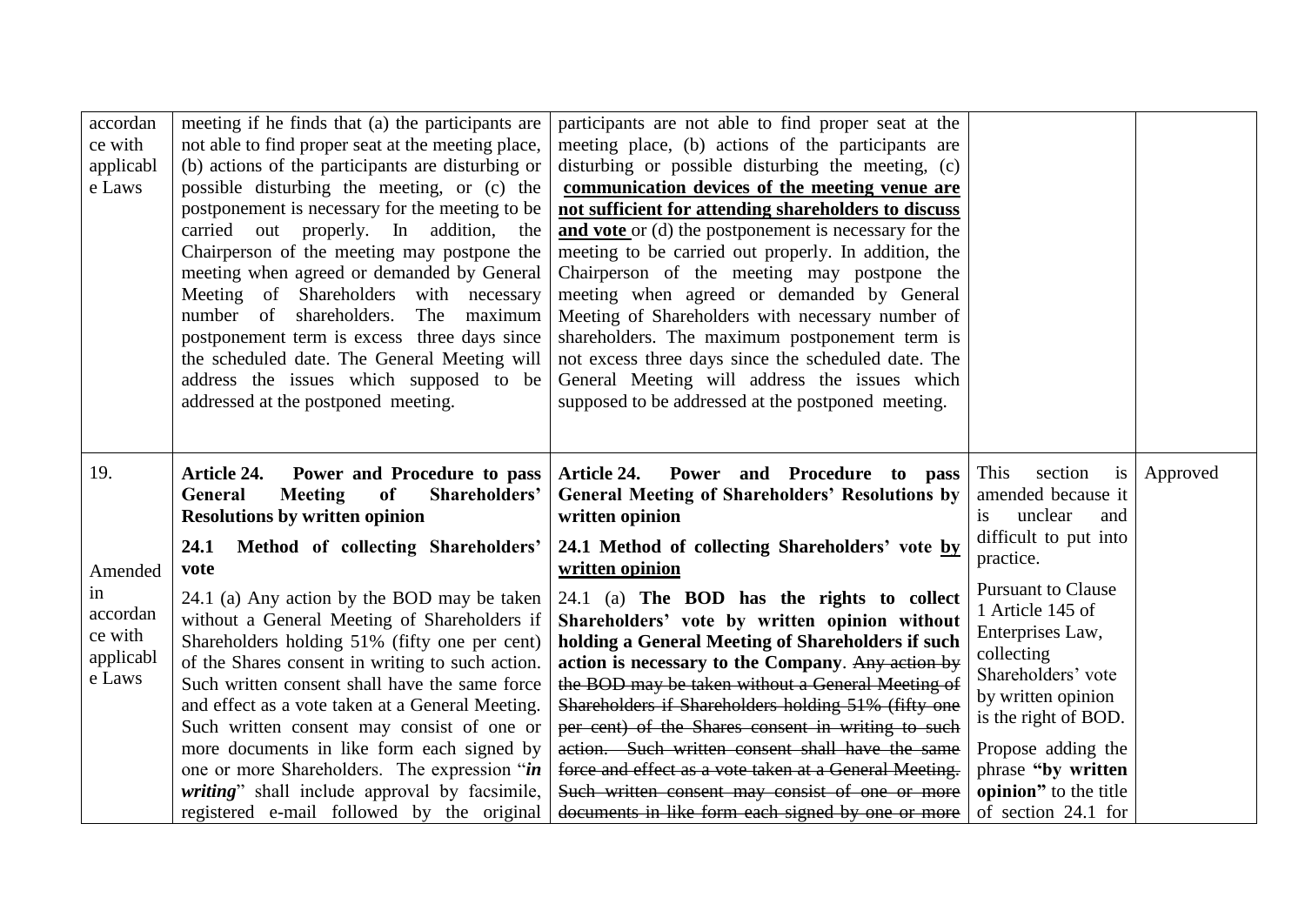|                                                                    | version which shall be kept by the Company<br>and available for inspection by Shareholders.                                                                                                                                                                                                                                                                                                                                                                                                                                                                                                                   | Shareholders. The expression "in writing" shall<br>include approval by facsimile, registered e-mail<br>followed by the original version which shall be kept<br>by the Company and available for inspection by<br>Shareholders.                                                                                                                                                                                                                                                                                                                                                       | matching with the<br>content.                                                                                                          |          |
|--------------------------------------------------------------------|---------------------------------------------------------------------------------------------------------------------------------------------------------------------------------------------------------------------------------------------------------------------------------------------------------------------------------------------------------------------------------------------------------------------------------------------------------------------------------------------------------------------------------------------------------------------------------------------------------------|--------------------------------------------------------------------------------------------------------------------------------------------------------------------------------------------------------------------------------------------------------------------------------------------------------------------------------------------------------------------------------------------------------------------------------------------------------------------------------------------------------------------------------------------------------------------------------------|----------------------------------------------------------------------------------------------------------------------------------------|----------|
| 20.<br>Amended<br>in<br>accordan<br>ce with<br>applicabl<br>e Laws | Member and term of Member<br>Article 27.<br>of the BOD<br>Point a, Clause 1, Aticle 27<br>Shareholders holding voting shares for at least<br>06 consecutive months may add up the number<br>of votes of each Shareholder to nominate<br>candidates for the Board of Directors at the rate<br>below. Accordingly, Shareholder or group of<br>shareholders holding:<br>From 5% (five per cent) to below 10% (ten<br>per cent) of the voting shares can nominate one<br>$(01)$ candidate;<br>From 10% (ten per cent) to below 30%<br>(thirty per cent) of the voting shares can<br>nominate two (02) candidates; | Article 27.<br>Member and term of Member of the<br><b>BOD</b><br>Section $27.1(a)$<br>Shareholders holding voting shares for at least 06<br>consecutive months may add up the number of votes<br>of each Shareholder to nominate candidates for the<br>Board of Directors at the rate below. Accordingly,<br>Shareholder or Group of Shareholders holding:<br>From 5% (five per cent) to below 10% (ten per<br>cent) of the voting shares: one (01) candidate;<br>From From above 10% (ten per cent) to below<br>30% (thirty per cent) of the voting shares: two (02)<br>candidates; | This<br>section<br><b>1S</b><br>amended to suitable<br>for the regulation in<br>Point a Clause 2<br>Article<br>144<br>Enterprises Law. | Approved |
|                                                                    | .<br>The first term of the BOD elected at the first<br>meetings of the Shareholders shall be organized<br>as in Article 20 of this Charter. Total non-<br>executive members or independent members<br>must account for at least $1/3$ (one third) of the<br>of Board's<br>Member.<br>The<br>total number<br>minimum<br>number<br>of<br>non-                                                                                                                                                                                                                                                                   | The first term of the BOD elected at the first<br>meetings of the Shareholders shall be organized as in<br>Article 20 of this Charter. Total non-executive<br>members or independent members of the BOD must<br>account for at least $1/3$ (one third) of the total<br>members of the BOD. The minimum number of non-<br>executive/independent members is determined by the<br>method of rounding down.                                                                                                                                                                              | Propose amending<br>in accordance with<br>the regulation in<br>Clause 2, Article 30<br>Circular121/2012/B<br><b>TC</b>                 |          |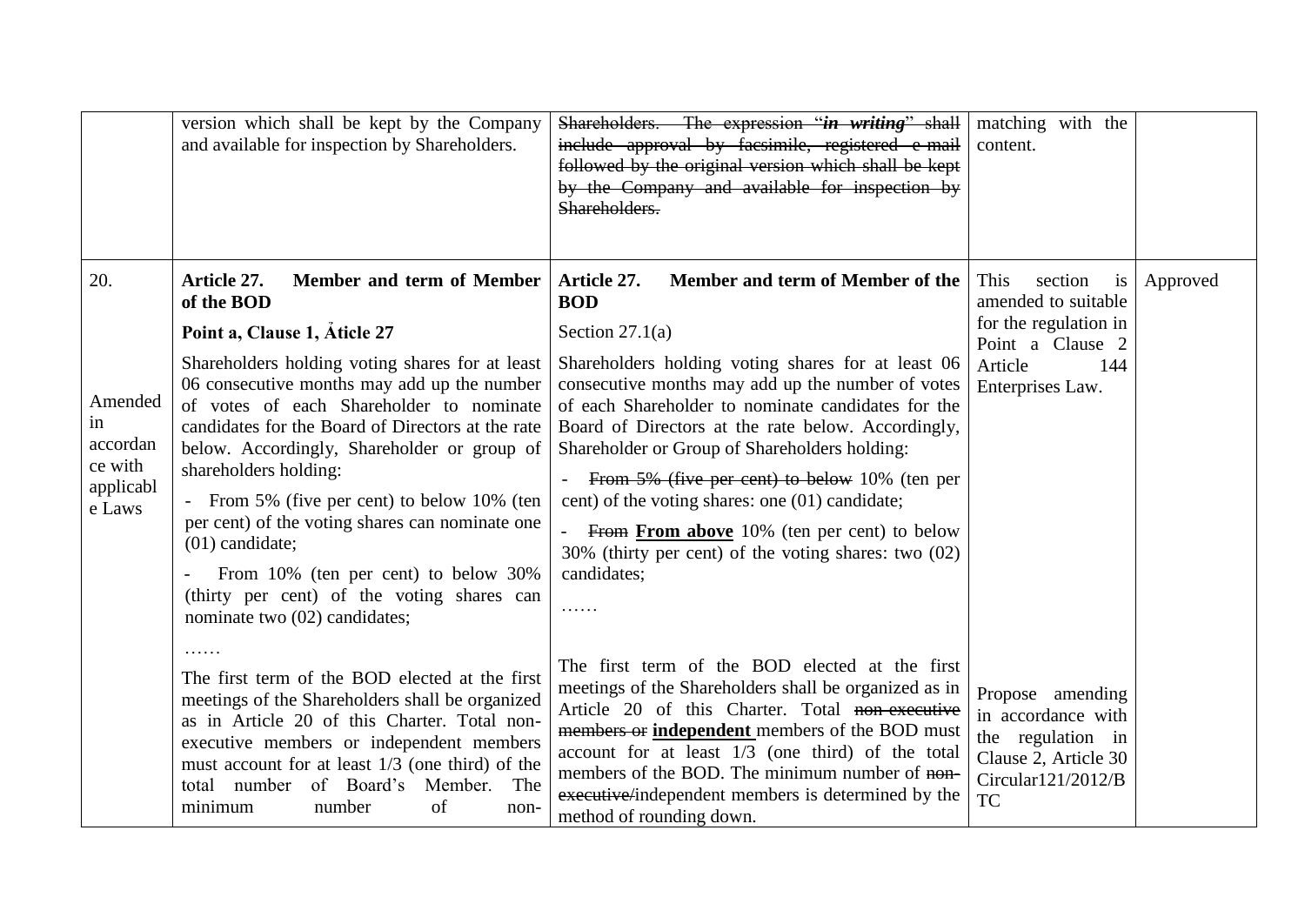|                | executive/independent members is determined                                              |                                                                                                            |                            |          |
|----------------|------------------------------------------------------------------------------------------|------------------------------------------------------------------------------------------------------------|----------------------------|----------|
|                | by the method of rounding down.                                                          |                                                                                                            |                            |          |
|                |                                                                                          |                                                                                                            |                            |          |
|                |                                                                                          |                                                                                                            |                            |          |
|                |                                                                                          |                                                                                                            |                            |          |
|                |                                                                                          |                                                                                                            |                            |          |
|                |                                                                                          |                                                                                                            |                            |          |
|                |                                                                                          |                                                                                                            |                            |          |
| 21.            | Point $27.1$ (m)                                                                         | Point $27.1$ (m)                                                                                           | Propose amending           | Approved |
|                |                                                                                          |                                                                                                            | in accordance with         |          |
|                | (m) Independent members of the Board must                                                | (m) Independent members of the Board must rightly                                                          | the Clause 3 Article       |          |
|                | rightly act for the interests of the Company and                                         | act for the interests of the Company and perform their                                                     | $\overline{2}$<br>Circular |          |
|                | perform their obligations on behalf of the<br>Company. In addition to the conditions for | obligations on behalf of the Company. In addition to<br>the conditions for members of the BOD, independent | 121/2012/TT-BTC            |          |
| Amended        | members of the BOD, independent members                                                  | members must meet the following requirements:                                                              |                            |          |
| in<br>accordan | must meet the following requirements:                                                    |                                                                                                            |                            |          |
| ce with        |                                                                                          | (i) Be expert, experienced, prestigious and                                                                |                            |          |
| applicabl      | Be expert, experienced, prestigious<br>and invited by the Board of                       | invited by the Board of Directors or<br>introduced by Shareholders;                                        |                            |          |
| e Laws         | introduced<br><b>Directors</b><br>by<br><b>or</b>                                        |                                                                                                            |                            |          |
|                | Shareholders;                                                                            | Not be a person receiving salaries, wages                                                                  |                            |          |
|                |                                                                                          | from the Company, except for the                                                                           |                            |          |
|                | Not be a person receiving salaries,                                                      | benefits to which Members of the Board<br>of Directors are entitled;                                       |                            |          |
|                | wages from the Company, except<br>for the benefits to which Members                      |                                                                                                            |                            |          |
|                | of the Board of Directors are                                                            | Not have a spouse, birth parent, adoptive                                                                  |                            |          |
|                | entitled;                                                                                | parent, birth child, adopted child, or                                                                     |                            |          |
|                |                                                                                          | sibling being a major shareholder of the                                                                   |                            |          |
|                | Not have a spouse, birth parent,<br>adoptive parent, birth child, adopted                | company, being a manager of the<br>company or the company's subsidiary;                                    |                            |          |
|                | child, or sibling being a major                                                          |                                                                                                            |                            |          |
|                | shareholder of the company, being a                                                      | Not directly or indirectly hold at least 1%                                                                |                            |          |
|                | manager of the company or the                                                            | (one per cent) of the company's voting                                                                     |                            |          |
|                | company's subsidiary;                                                                    | shares:                                                                                                    |                            |          |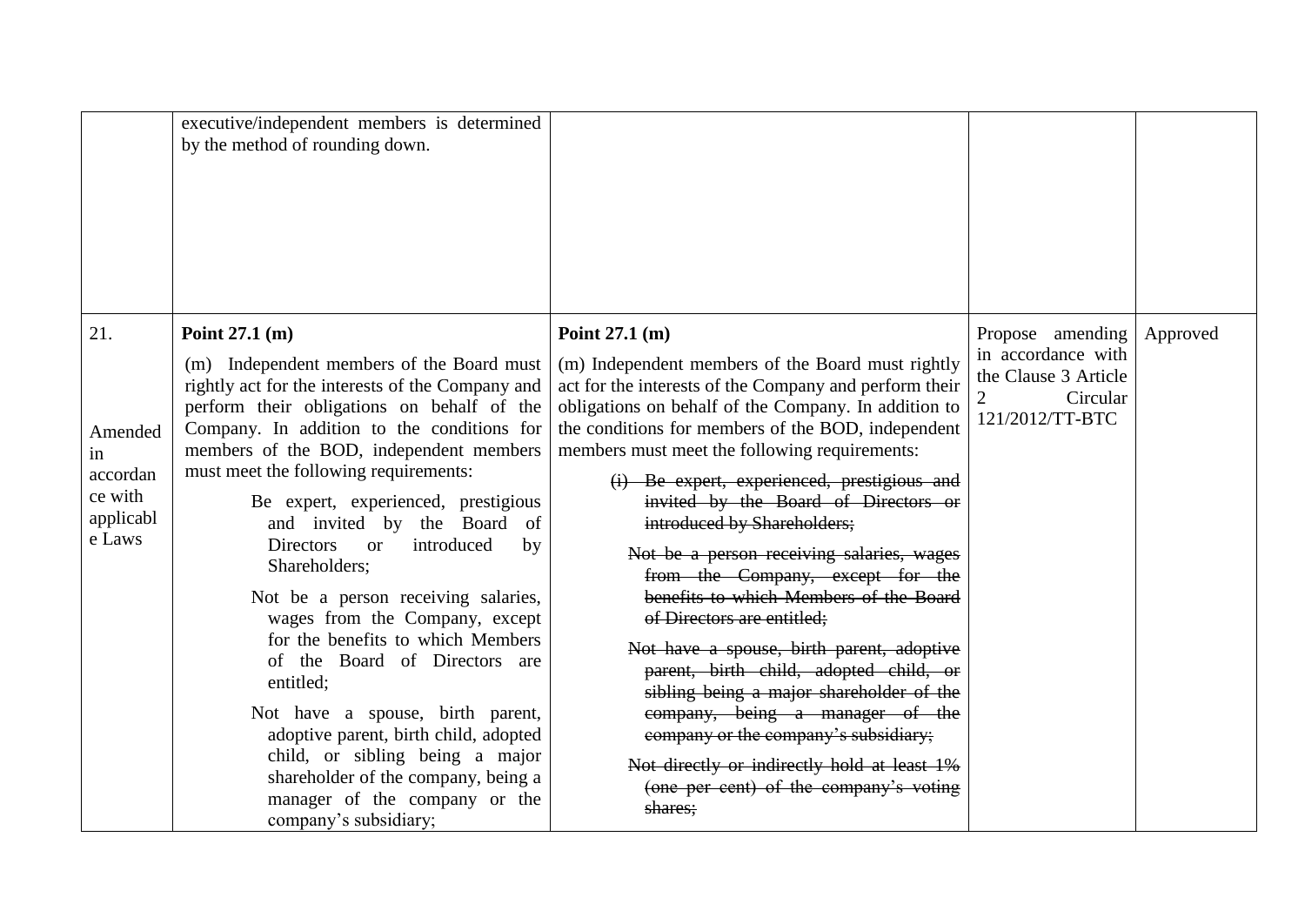| Not directly or indirectly hold at least<br>1% (one per cent) of the company's<br>voting shares;<br>Not ever hold the position of Member<br>of the Board of Directors, the<br>Supervisory Board at least the<br>previous 05 consecutive years. |    | Not ever hold the position of Member of the<br>Board of Directors, the Supervisory<br>Board at least the previous 05 consecutive<br>years.                                                                                                                                    |  |
|------------------------------------------------------------------------------------------------------------------------------------------------------------------------------------------------------------------------------------------------|----|-------------------------------------------------------------------------------------------------------------------------------------------------------------------------------------------------------------------------------------------------------------------------------|--|
|                                                                                                                                                                                                                                                | a. | Not being a non-executive member of the<br>Board of Directors and not being a related<br>person of the Director (General Director),<br><b>Deputy Director (Deputy General Director),</b><br>other<br>Chief<br>accountant and<br>managers<br>designated by Board of Directors; |  |
|                                                                                                                                                                                                                                                | b. | Not being a member of the Board of Directors,<br>the Director (General Director), Deputy<br>(Deputy General Director)<br><b>Director</b><br>subsidiary companies, associate companies, or<br>controlled by public companies;                                                  |  |
|                                                                                                                                                                                                                                                | c. | Not being a major shareholder or the<br>representative of the major shareholder, or the<br>related person of the major shareholder of the<br>company;                                                                                                                         |  |
|                                                                                                                                                                                                                                                | d. | Not working for organizations who provide<br>legal and/or auditing services to the Company<br>within the previous two $(02)$ years;                                                                                                                                           |  |
|                                                                                                                                                                                                                                                | e. | Not being the partner or the related person of<br>the partner of whom the value of transaction<br>with the company account for at least 30% of<br>the total revenue, or the total value of goods                                                                              |  |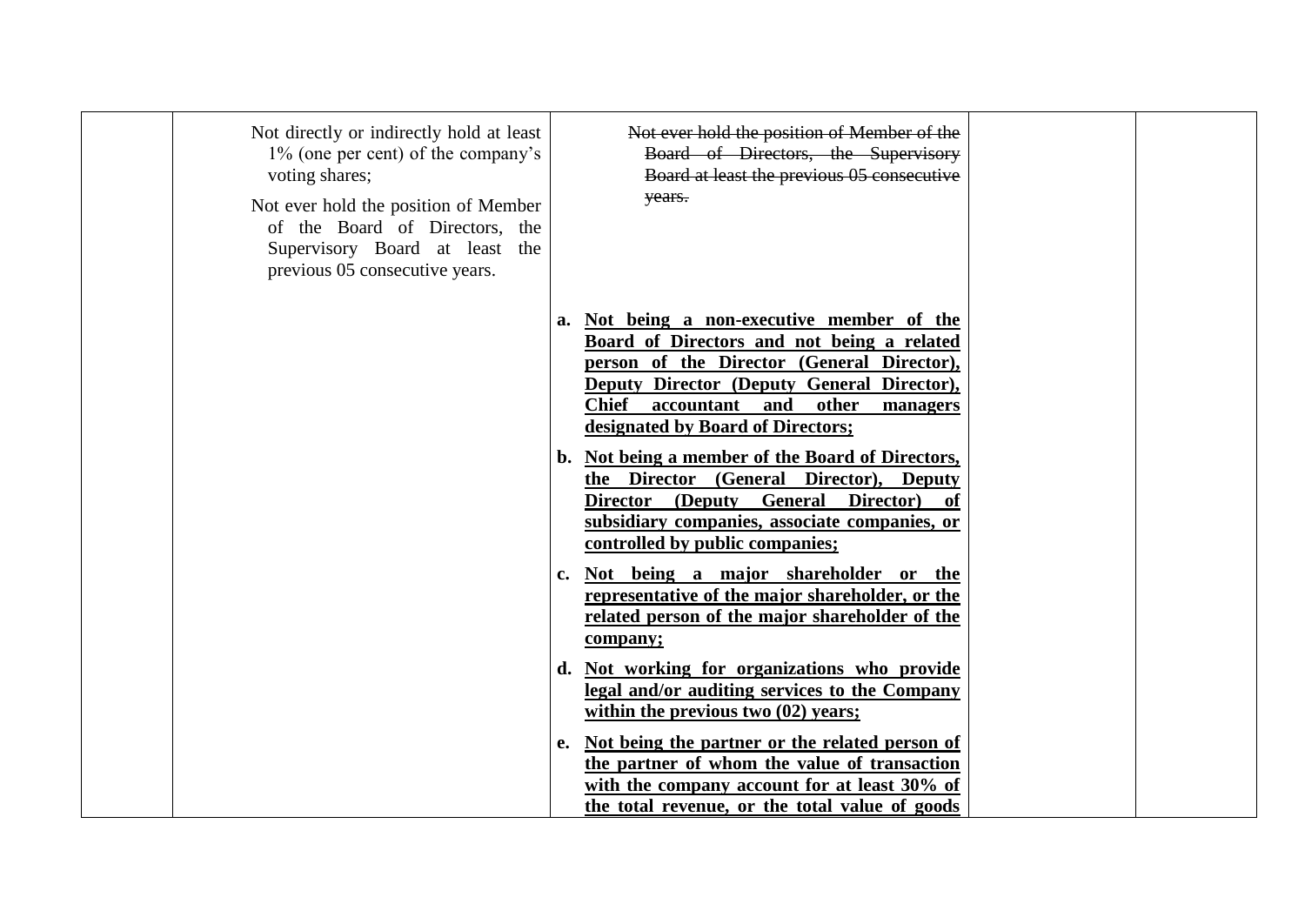|     |                                                                                                                                                                                                                                                                                                                                                                                                                                                                                                                                                                                                                                                              | and services purchased by the company within<br>the previous two (02) years.                                                                                                                                                                                                                                                                                                                                                                                                                                                                                                                                                                                                                                                                                                                                                                                                                                                                                                                                                            |                                                                                  |  |
|-----|--------------------------------------------------------------------------------------------------------------------------------------------------------------------------------------------------------------------------------------------------------------------------------------------------------------------------------------------------------------------------------------------------------------------------------------------------------------------------------------------------------------------------------------------------------------------------------------------------------------------------------------------------------------|-----------------------------------------------------------------------------------------------------------------------------------------------------------------------------------------------------------------------------------------------------------------------------------------------------------------------------------------------------------------------------------------------------------------------------------------------------------------------------------------------------------------------------------------------------------------------------------------------------------------------------------------------------------------------------------------------------------------------------------------------------------------------------------------------------------------------------------------------------------------------------------------------------------------------------------------------------------------------------------------------------------------------------------------|----------------------------------------------------------------------------------|--|
| 22. | Article 28.<br><b>Rights and Responsibilities of</b><br>the Board<br>except for cases in Article 17(i) and<br>(d)<br>Article 44, the Board of Directors shall approve<br>a transaction or group of related transactions,<br>when the transactions cause expenses to the<br>Company and the expenses are 50% (fifty per<br>cent) lower than the total assets value in the<br>most recent financial report; this rate or the<br>value of a transaction or a group of related<br>transactions may lower based on the Financial<br>Regulation of the Company stipulated by the<br>Board.<br>f) Making decisions on investment projects<br>which were not planned | Rights and Responsibilities of the<br>Article 28.<br><b>Board</b><br>(g) Except for cases in Article 17.9 and Article 44,<br>the Board of Directors shall decide to implement,<br>amend and cancel the purchase, sell, loan, and<br>other transactions having the value equal to or<br>higher than 50% (fifty per cent) of total assets<br>value in the most recent financial statement of the<br>Company, approve a transaction or group of related<br>transactions, when the transactions cause expenses to<br>the Company and the expenses are 50% (fifty per<br>eent) lower than the total assets value in the most<br>recent financial report; this rate or the value of a<br>transaction or a group of related transactions may<br>lower based on the Financial Regulation of the<br>Company stipulated by the Board.<br>(o) Making decisions on investment projects which<br>do not belong to approved plan the authority of the<br><b>General Meeting of Shareholders as stipulated in</b><br>the Article 17.9 of this Charter; | Propose amending<br>in accordance with<br>the regulations of<br>Enterprises Law. |  |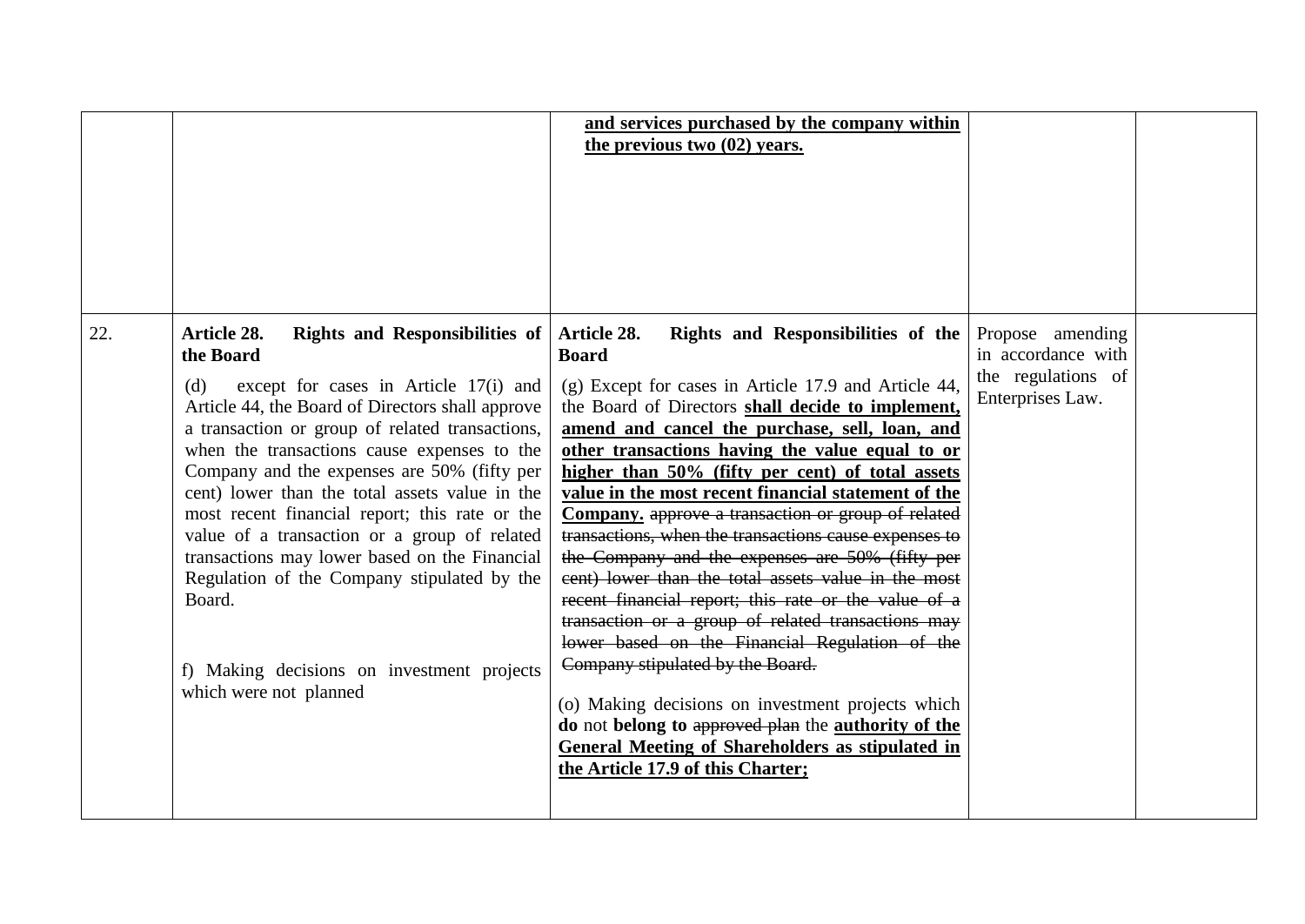| 23.<br>Amended<br>in<br>accordan<br>ce with<br>applicabl<br>e Laws | Article 30.<br><b>Board</b><br>of Directors'<br>The<br><b>Meetings</b><br>(a)<br>the BOD shall elect a<br>In case<br>Chairperson, the Chairperson of the<br>Board shall be elected and other<br>decisions of the Board shall be made<br>during the first meeting of the new<br>Board of Directors within 07 working<br>days from the end of the voting of the<br>new Board. This meeting shall be<br>convened by the member that receives<br>the most votes. If there is more than one<br>member having the highest votes, they<br>shall be voted for by members under the<br>majority rule to convene the Board of<br>Directors. | <b>The Board of Directors' Meetings</b><br><b>Article 30.</b><br>30.1 In the case that the Chairperson elected by the<br>BOD then he will be elected in the first meeting of<br>the BOD and such meeting must be held and issued<br>other decisions within 07 working days from the<br>General Meeting of Shareholders. In addition, the<br>other matters belong to the authority of the BOD<br>should be discussed and decided in this Meeting. This<br>first meeting shall be convened and chaired by the<br>member that receives the highest votes. If there is<br>more than one member having the highest votes, they<br>shall be voted for by members under the majority rule<br>to convene the Meeting of Board of Directors. | Propose amending<br>in accordance with<br>the Clause 1 Article<br>153<br>Enterprises<br>Law  | Approved |
|--------------------------------------------------------------------|-----------------------------------------------------------------------------------------------------------------------------------------------------------------------------------------------------------------------------------------------------------------------------------------------------------------------------------------------------------------------------------------------------------------------------------------------------------------------------------------------------------------------------------------------------------------------------------------------------------------------------------|-------------------------------------------------------------------------------------------------------------------------------------------------------------------------------------------------------------------------------------------------------------------------------------------------------------------------------------------------------------------------------------------------------------------------------------------------------------------------------------------------------------------------------------------------------------------------------------------------------------------------------------------------------------------------------------------------------------------------------------|----------------------------------------------------------------------------------------------|----------|
|                                                                    | The Chairperson shall convene regular<br>(b)<br>BOD Meeting, preparing agenda, time<br>and venue of the meeting at least 05<br>(five) days before the scheduled<br>meeting. The Board Meetings shall be<br>held as often as business requires, but at<br>every<br>quarter.<br>least<br>once<br>The<br>Chairperson shall convene extraordinary<br>BOD Meeting when necessary for the<br>interests of the Company. In addition,<br>the Chairperson shall convene a BOD<br>Meeting, not delay without any proper<br>reason, at the written request showing<br>the purpose and discussed issues of<br>either:                         | 30.2 The Chairperson shall convene regular BOD<br>Meeting, preparing agenda, time and venue of the<br>meeting at least 05 (five) days before the scheduled<br>meeting. The Board Meetings shall be held as often<br>as business requires, but at least once every quarter.<br>The Chairperson shall convene extraordinary BOD<br>Meeting when necessary for the interests of the<br>Company. In addition, the Chairperson of the Board<br>shall convene a BOD Meeting, not delay without any<br>proper reason, at the written request showing the<br>purpose and discussed issues of either:<br>(a) General Director or at least 05 (five)<br>other Managers;                                                                       | Propose amending<br>in accordance with<br>the Clause 4 Article<br>153<br>Enterprises<br>Law. |          |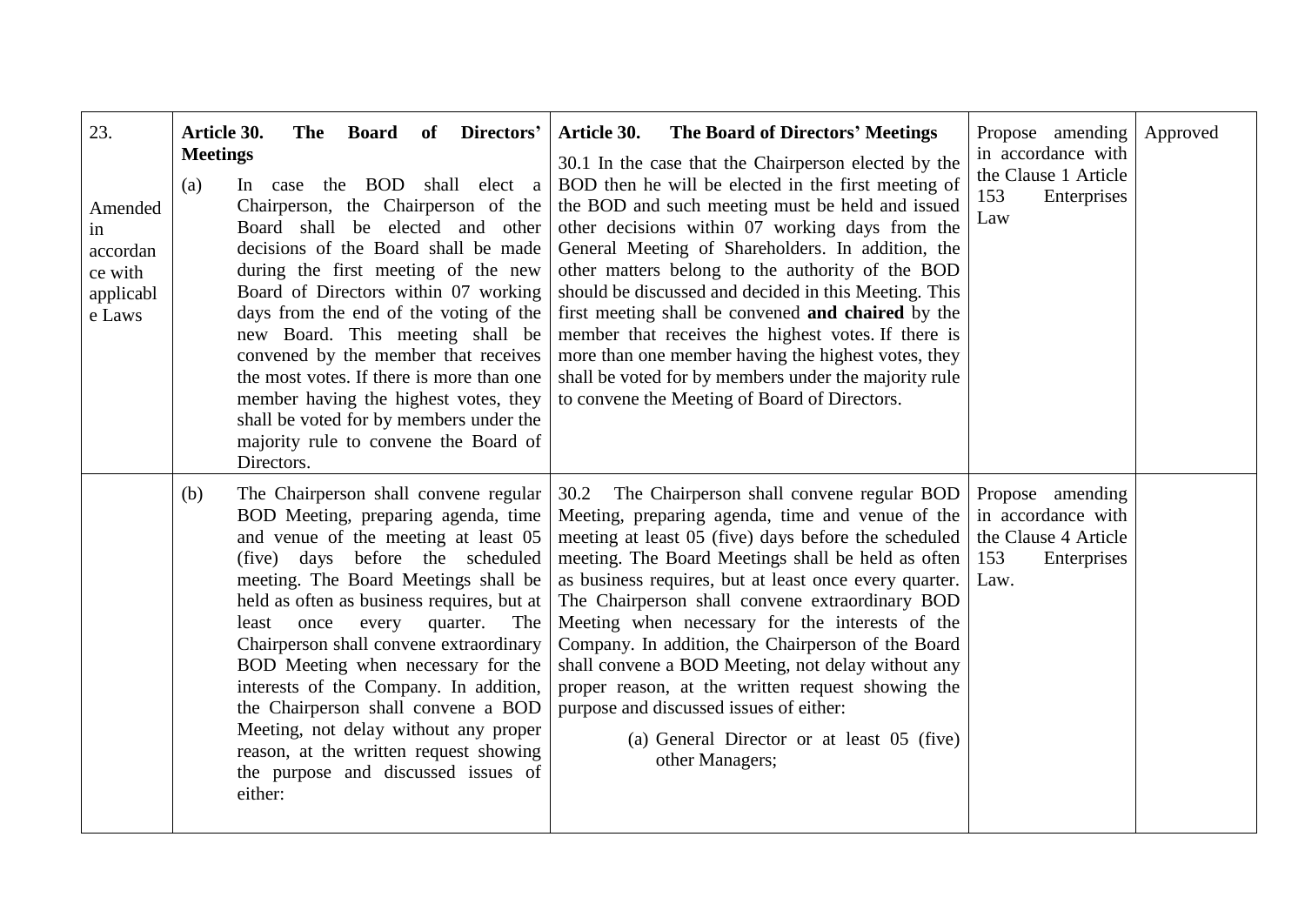|                                                                    | (i) General Director or at least 05<br>(five) other Managers;                                                                                                                                                                                                                                                                                                                                                                                                                                                                                                                                                      | (b) At least $02$ (two) executive members or<br>$\overline{03}$ (three) members of the Board of<br>Directors;                                                                                                                                                                                                                                                                                                                                                                                                                                                                                                                                                                                      |                                                                                                                          |          |
|--------------------------------------------------------------------|--------------------------------------------------------------------------------------------------------------------------------------------------------------------------------------------------------------------------------------------------------------------------------------------------------------------------------------------------------------------------------------------------------------------------------------------------------------------------------------------------------------------------------------------------------------------------------------------------------------------|----------------------------------------------------------------------------------------------------------------------------------------------------------------------------------------------------------------------------------------------------------------------------------------------------------------------------------------------------------------------------------------------------------------------------------------------------------------------------------------------------------------------------------------------------------------------------------------------------------------------------------------------------------------------------------------------------|--------------------------------------------------------------------------------------------------------------------------|----------|
|                                                                    | (ii) At least 02 (two) members of the<br>Board of Directors;<br>(iii) Head of Supervisory Board                                                                                                                                                                                                                                                                                                                                                                                                                                                                                                                    | (c) Head of Supervisory Board<br><b>or</b><br><b>Independent members of the BOD</b>                                                                                                                                                                                                                                                                                                                                                                                                                                                                                                                                                                                                                |                                                                                                                          |          |
| 24.<br>Amended<br>in<br>accordan<br>ce with<br>applicabl<br>e Laws | (d) The BOD's Meeting set out in the Article<br>$30(a)$ shall be conducted within 15 (fifteen)<br>days after the meeting proposal.                                                                                                                                                                                                                                                                                                                                                                                                                                                                                 | 30.4 The BOD's Meeting set out in the Article 30(a)<br>shall be conducted within $\frac{07}{2}$ (seven) $\frac{15}{2}$ (fifteen)<br>days after the meeting proposal. from the receipt of<br>proposal.                                                                                                                                                                                                                                                                                                                                                                                                                                                                                              | Amended in<br>accordance with the<br>Clause 5 Article<br>153 of Law on<br>Enterprises.                                   | Approved |
| 25.                                                                | Voting at the Board of Directors'<br>31.2<br><b>Meetings</b><br>Each Board's Member shall be entitled<br>(a)<br>to have one vote at BOD's Meetings.<br>The BOD's Member votes on issues<br>under their rights and authorities as<br>specified in Article 28(c) and other<br>issues which are not under the<br>authorities of the General Meeting of<br>Shareholders, or of the General Director<br>under this Charter or other issues that<br>the General Meeting of Shareholders<br>can authorize or grant to the Board from<br>time to time. The decisions of the Board<br>shall be passed by Majority Votes; in | 31.2<br><b>Voting at Board of Directors' Meetings</b><br>Each BOD's Member shall be entitled to have<br>(a)<br>one vote at BOD's Meetings. The BOD's<br>Member votes on issues under their rights and<br>authorities as specified in Article 28.3 and<br>other issues which are not under the<br>authorities of the General Meeting of<br>Shareholders, or of the General Director<br>under this Charter or other issues that the<br>General Meeting of Shareholders may<br>authorize or grant to the BOD from time to<br>time. Resolutions The decisions of the BOD<br>shall be passed by Majority Votes; in the case<br>of an equality of votes, the Chairperson shall<br>have the casting vote. | Alter decisions into<br>resolutions.<br>Propose adding the<br>phrase "meeting" to<br>the heading to suit<br>the content. | Approved |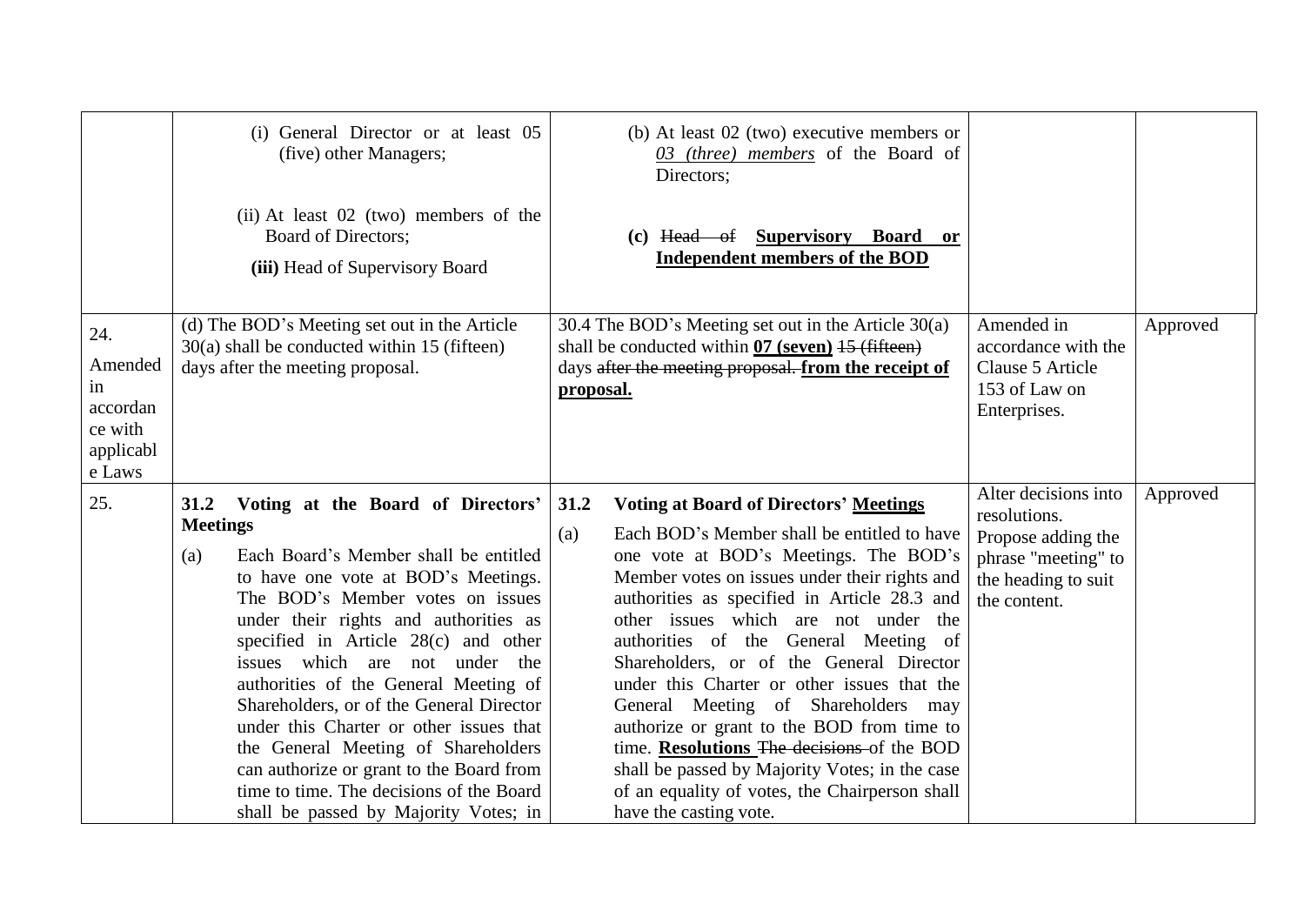|                                                                    |                    | the case of an equality of votes, the<br>Chairperson shall have a casting vote.                                                                                                                                                                                                                                                                                                                                                                                                                                                                                                                                                                                                                                                           |                    |                                                                                                                                                                                                                                                                                                                                                                                                                                                                                                                                                                                                                                                                                                                                                                         |                                                                                                                     |          |
|--------------------------------------------------------------------|--------------------|-------------------------------------------------------------------------------------------------------------------------------------------------------------------------------------------------------------------------------------------------------------------------------------------------------------------------------------------------------------------------------------------------------------------------------------------------------------------------------------------------------------------------------------------------------------------------------------------------------------------------------------------------------------------------------------------------------------------------------------------|--------------------|-------------------------------------------------------------------------------------------------------------------------------------------------------------------------------------------------------------------------------------------------------------------------------------------------------------------------------------------------------------------------------------------------------------------------------------------------------------------------------------------------------------------------------------------------------------------------------------------------------------------------------------------------------------------------------------------------------------------------------------------------------------------------|---------------------------------------------------------------------------------------------------------------------|----------|
| 26.<br>Amended<br>in<br>accordan<br>ce with<br>applicabl<br>e Laws | 33.1<br>33.2       | <b>Article 33. Minutes of Board Meeting</b><br>The BOD's Board Meeting shall be<br>recorded in writing, audio recordings, or<br>other electronic means.<br>Chairperson of the BOD shall deliver<br>the minutes of BOD's meeting to the<br>BOD's members evidencing the number<br>of issues has been approved by the BOD<br>in such meeting unless having any<br>objection of the minutes' content within<br>10 (ten) days from the date of delivery.<br>Minutes of BOD's meeting shall be<br>made in Vietnamese and must be signed<br>by all Board's Members attending the<br>meeting or minutes shall be made in<br>multiple copies, and each copy shall be<br>signed by at least 01 (one) member of<br>the Board attending the meeting. | 33.1<br>33.2       | <b>Article 33. Minutes of Board Meeting</b><br>The BOD's Meeting shall be recorded in<br>writing, audio recordings, or other electronic<br>means.<br>Chairperson of the BOD shall deliver the<br>minutes of BOD's meeting to the BOD's<br>members evidencing the number of issues has<br>been approved by the BOD in such meeting<br>unless having any objection to the minutes'<br>content within 10 (ten) days from the date of<br>delivery. Minutes of BOD's meeting shall be<br>made in Vietnamese and must be signed by<br>the Chairperson and the minutes taker. all<br>Board's Members attending the meeting or<br>minutes shall be made in multiple copies, and<br>each copy shall be signed by at least 01 (one)<br>member of the Board attending the meeting. | Amended in<br>accordance with<br>Point i Clause 1<br>Article 154 of Law<br>on Enterprises.                          | Approved |
| 27.                                                                | Article 36.<br>(a) | <b>Managers of the Company</b><br>Chairperson of the Board of Directors<br>and Vice Chairmen are elected among                                                                                                                                                                                                                                                                                                                                                                                                                                                                                                                                                                                                                            | Article 36.<br>(a) | <b>Managers of the Company</b><br>Chairperson of the Board of Directors and<br>Vice Chairmen are elected among Board's                                                                                                                                                                                                                                                                                                                                                                                                                                                                                                                                                                                                                                                  | Amended to suit the<br>heading of this<br>Article.                                                                  | Approved |
|                                                                    |                    | Board's Members. The General Director<br>is appointed by the BOD and can be a<br>Member of the Board or through<br>recruitment. Other managers in the<br>Company are recruited or assigned by<br>the majority of Board's Members.                                                                                                                                                                                                                                                                                                                                                                                                                                                                                                         |                    | Members. The General Director is appointed<br>by the Board and can be a Member of the<br>Board or through recruitment. Other<br>Managers of the Company are recruited or<br>assigned by the BOD's <b>approval.</b>                                                                                                                                                                                                                                                                                                                                                                                                                                                                                                                                                      | The provisions<br>related to the<br>election of the<br>Chairperson of the<br><b>BOD, Vice</b><br>Chairperson of the |          |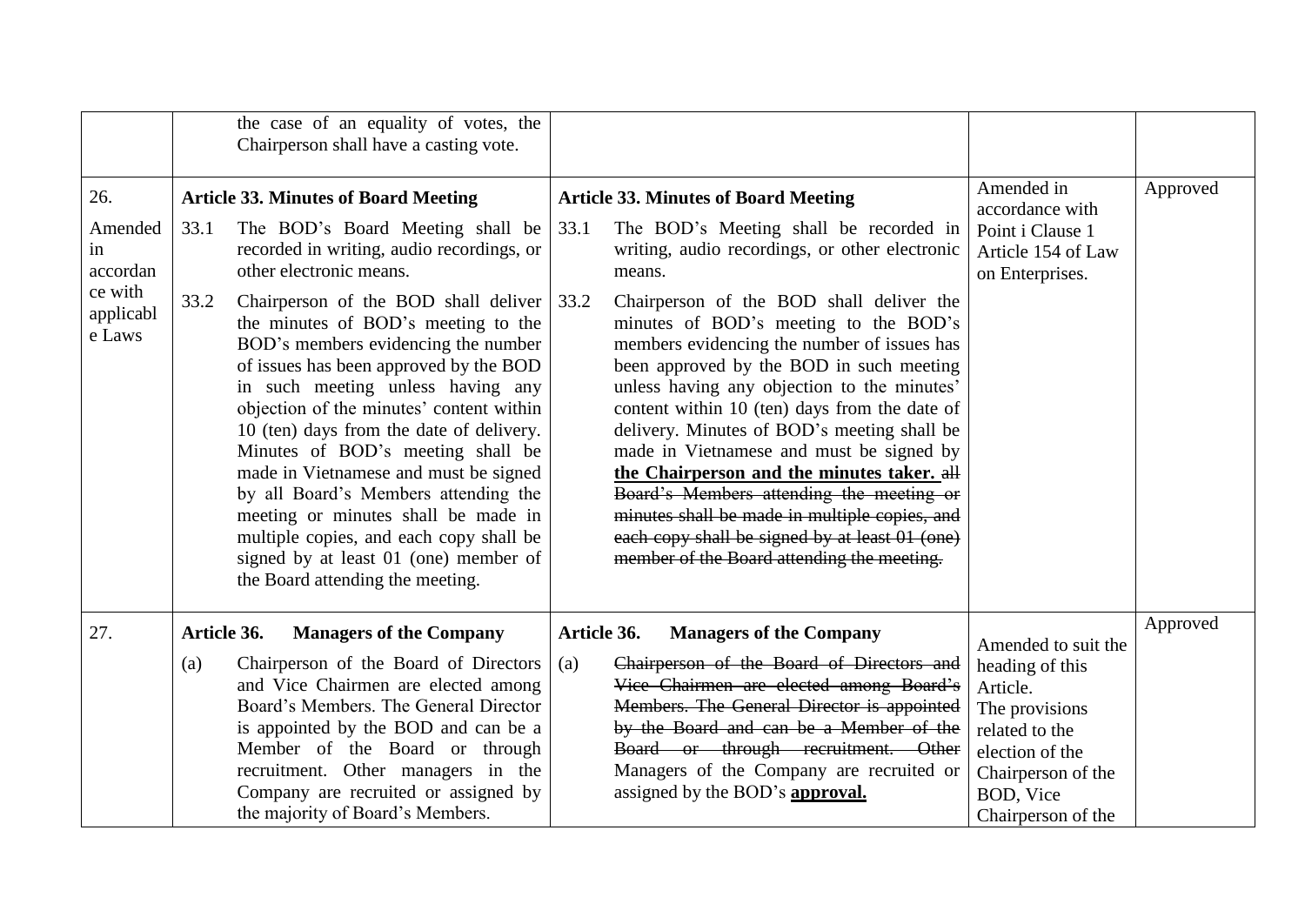| 28. | Article 37.<br>Appointment, removal, rights                                                                                                                                                                                                                                                                                                                                                      | Article 37.<br>Appointment, removal, rights and                                                                                                                                                                                                                                                                                                                                                                                                          | BOD are set out at<br>Point a Article 29<br>of this Charter; the<br>provisions related<br>to the appointment<br>of the General<br>Director are set out<br>at Point (a), Article<br>37 of this Charter.<br>Amended because         | Approved |
|-----|--------------------------------------------------------------------------------------------------------------------------------------------------------------------------------------------------------------------------------------------------------------------------------------------------------------------------------------------------------------------------------------------------|----------------------------------------------------------------------------------------------------------------------------------------------------------------------------------------------------------------------------------------------------------------------------------------------------------------------------------------------------------------------------------------------------------------------------------------------------------|-----------------------------------------------------------------------------------------------------------------------------------------------------------------------------------------------------------------------------------|----------|
|     | and duties of General Director<br>(d) The BOD shall determine the respective<br>responsibilities of the General Director<br>and shall delegate to him such powers<br>and authorities as the Board deems it<br>necessary to enable him to carry out his<br>duties in conducting the business of the<br>Company.                                                                                   | duties of General Director<br>37.4<br>The BOD shall determine the<br>respective responsibilities of the General<br>Director and shall delegate such powers and<br>authorities to him as the BOD deems it<br>necessary to enable him to carry out his<br>duties in conducting the business of the<br>Company.                                                                                                                                             | of the same<br>meaning.                                                                                                                                                                                                           |          |
| 29. | Article 43 (f)<br>(f)Member of the BOD, General Director,<br>Managers or their related person are not<br>allowed to sell or purchase or make<br>transaction in whatsoever nature the shares<br>of the Company or its subsidiaries at the<br>time they have the information which<br>definitely affect the price of such shares and<br>the other shareholders are unknown of such<br>information. | 43.6 Member of the BOD, General Director,<br>Managers or their related person are not<br>allowed to sell or purchase or make<br>transaction in whatsoever nature or disclose,<br>provide insider information or advice to<br>others trading the shares of the Company or<br>its subsidiaries at the time they have the<br>information which definitely affect the price<br>of such shares and the other shareholders are<br>unknown of such information. | According to<br>Article 210 of the<br><b>Criminal Code</b><br>2015, the<br>disclosure,<br>provision of insider<br>information or<br>advice to others on<br>the sale and<br>purchase of shares<br>is considered a<br>crime (if the | Approved |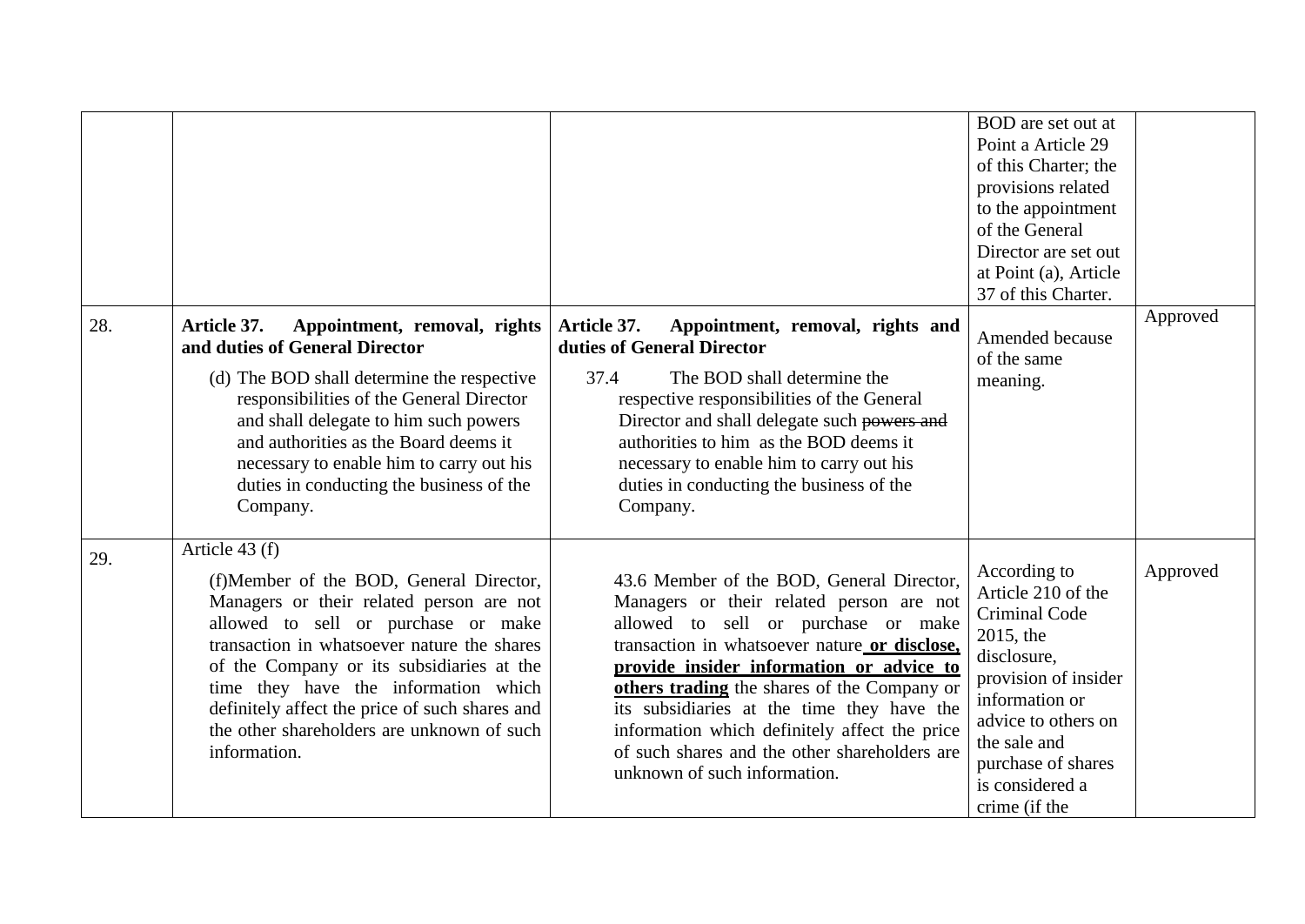|                                                                    |                                                                                                                                                                                                                                                                                                                                                                                                                                                                                                   |                                                                                                                                                                                                                                                                                                                                                                                                                                                                                                    | proceeds of illegal<br>gain is from<br>300,000,000 VND).<br>There should be<br>stipulated to<br>prevent crime.                                                                                                                            |          |
|--------------------------------------------------------------------|---------------------------------------------------------------------------------------------------------------------------------------------------------------------------------------------------------------------------------------------------------------------------------------------------------------------------------------------------------------------------------------------------------------------------------------------------------------------------------------------------|----------------------------------------------------------------------------------------------------------------------------------------------------------------------------------------------------------------------------------------------------------------------------------------------------------------------------------------------------------------------------------------------------------------------------------------------------------------------------------------------------|-------------------------------------------------------------------------------------------------------------------------------------------------------------------------------------------------------------------------------------------|----------|
| 30.<br>Amended<br>in<br>accordan<br>ce with<br>applicabl<br>e Laws | Liability for damages and<br>Article 46.<br>compensation<br>Any person who does not comply with<br>the provisions in Article 42, Article 43,<br>Article 44 and Article 45 will have to<br>compensate to the Company for all the<br>damages, liability, obligation, charge<br>and expense suffered by the Company,<br>and at the maximum extent allowed by<br>Law, the Company will have the title to<br>any interest which such person is<br>relieved from transaction with the<br>related party. | Article 46.<br><b>Liability</b><br>for<br>damages<br>and<br>compensation<br>Any person who does not comply with the<br>provisions in Article 42, Article 43, Article 44<br>and Article 45 will have to compensate for the<br>Company and/or perform other obligations<br>to remedy the damage caused by his non-<br>compliance at the maximum extent allowed<br>by Law. The Company shall be entitled to any<br>interest which such person is relieved from<br>transaction with the related party. | Amended for more<br>clarification and<br>sufficiency.                                                                                                                                                                                     | Approved |
| 31.<br>Amended<br>according<br>to law                              | <b>Article 48.</b><br><b>Controllers</b><br>(a)<br>The Supervisory Board shall consist of<br>three (03) members who are elected, and<br>removed by the General Meeting of<br>Shareholders.<br>The Supervisory Board must have at<br>(b)<br>least half $(1/2)$ of its members as<br>standing members and at least one of its<br>members is accountant or auditor. At<br>least half $(1/2)$ of its member must<br>reside in Vietnam.                                                                | Article 48.<br><b>Controllers</b><br>48.1<br>The Supervisory Board shall consist of three<br>(03) members who are elected, removed and<br>dismissed by the General Meeting of<br>Shareholders. Controllers must be auditors or<br>accountants.<br>48.2<br>The Supervisory Board must have at least half<br>$(1/2)$ of its members as standing members and at<br>least one of its member is accountant or auditor.<br>At least half $(1/2)$ of its members must reside in<br>Vietnam.               | Amended in<br>accordance with<br>Clause 2 Article<br>164 of Law on<br>Enterprises 2014:<br>"Controllers of<br>listed joint-stock<br>companies and<br>companies of which<br>over 50% of charter<br>capital is held by<br>the State must be | Approved |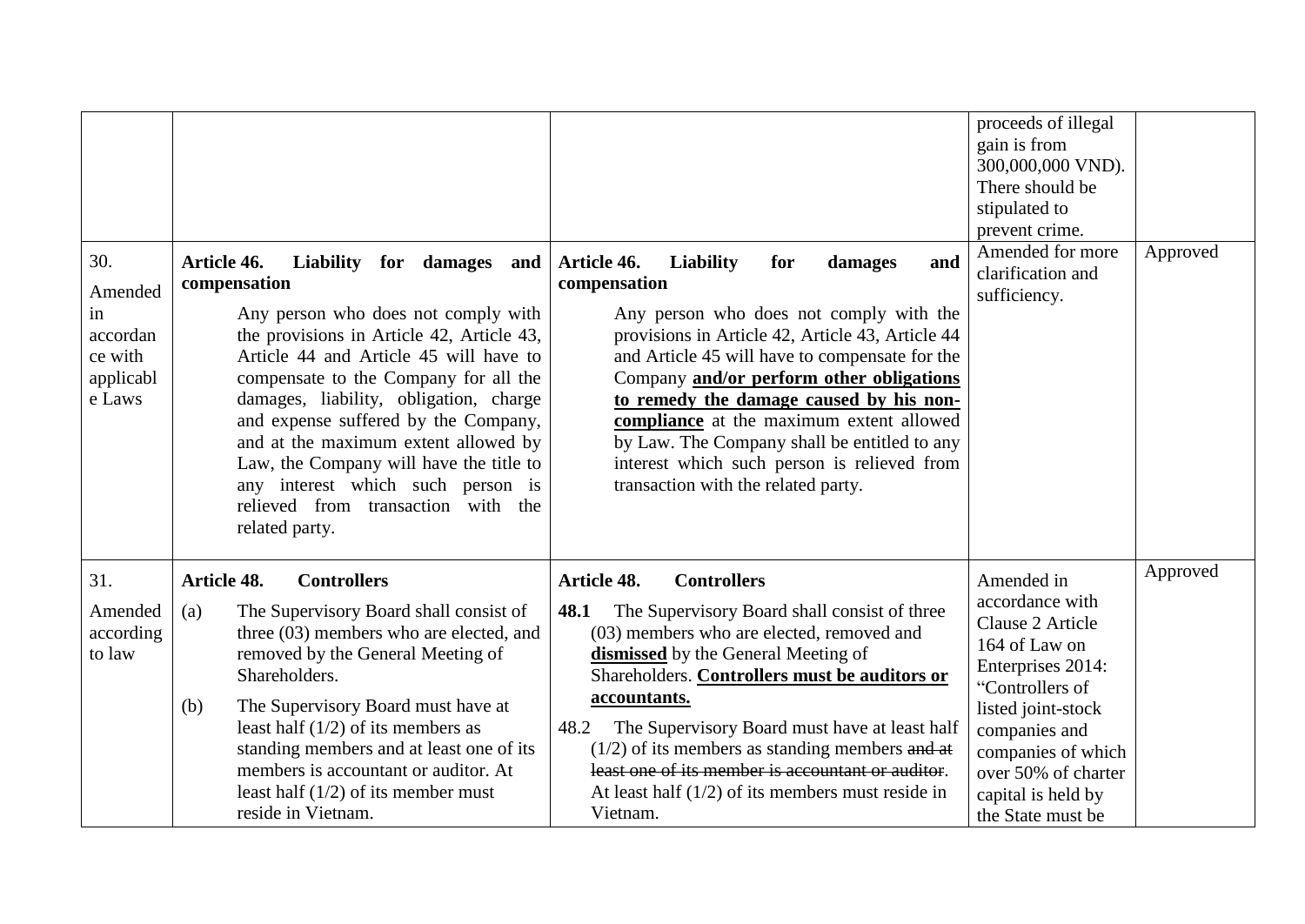|                                                                    |                                                                                                                                                                                                                                                                                                                                                                                                                                                                                                                                                                                                                                                                                                                                                                                                                                                                                                                                                                                                                                                      |                                                                                                                                                                                                                                                                                                                                                                                                                                                                                                                                                                                                                                                                                                                                                                                                                                                                                                                                                                                                                                                                                                                                                                                                    | auditors or<br>accountants."                                                                                                                                                                                                                                                                                                                                                                                                                                                                                                           |          |
|--------------------------------------------------------------------|------------------------------------------------------------------------------------------------------------------------------------------------------------------------------------------------------------------------------------------------------------------------------------------------------------------------------------------------------------------------------------------------------------------------------------------------------------------------------------------------------------------------------------------------------------------------------------------------------------------------------------------------------------------------------------------------------------------------------------------------------------------------------------------------------------------------------------------------------------------------------------------------------------------------------------------------------------------------------------------------------------------------------------------------------|----------------------------------------------------------------------------------------------------------------------------------------------------------------------------------------------------------------------------------------------------------------------------------------------------------------------------------------------------------------------------------------------------------------------------------------------------------------------------------------------------------------------------------------------------------------------------------------------------------------------------------------------------------------------------------------------------------------------------------------------------------------------------------------------------------------------------------------------------------------------------------------------------------------------------------------------------------------------------------------------------------------------------------------------------------------------------------------------------------------------------------------------------------------------------------------------------|----------------------------------------------------------------------------------------------------------------------------------------------------------------------------------------------------------------------------------------------------------------------------------------------------------------------------------------------------------------------------------------------------------------------------------------------------------------------------------------------------------------------------------------|----------|
| 32.<br>Amended<br>in<br>accordan<br>ce with<br>applicabl<br>e Laws | <b>Article 48. Controllers</b><br>(e) The Controllers shall not be related persons<br>of members of the Board, General Director and<br>other Managers of the Company. At the same<br>time, Controllers shall not be the Board's<br>Member, General or Vice Director, Chief<br>Accountant or any Person restricted from<br>holding such office by Laws. A Member of the<br>Supervisory Board shall be removed or<br>dismissed in the following cases:<br>The Member is prohibited by law to<br>(i)<br>be in the Supervisory Board;<br>The Member is not carry out his/her<br>(ii)<br>rights and obligation within six $(06)$<br>month continuously, unless for force<br>majeure reasons;<br>(iii) The Member resigns by writing<br>notice sent to the Company's office<br>in advance;<br>The Member suffers mental disorder<br>(iv)<br>and has sufficient medical evidences<br>of their civil behavioural incapacity;<br>The Member is demoted by a<br>(v)<br>decision of General Meeting of<br>Shareholders.<br>Then, the Supervisory Board requests | <b>Article 48. Controllers</b><br>48.5 The Controllers shall not be related persons of<br>members of the BOD, General Director and other<br>Managers of the Company. Simultaneously,<br>Controllers shall not be the BOD's Member, General<br>Director or Vice Director, Chief Accountant, person<br>working in the accounting, finance department, or<br>members/employees of another independent audit<br>organization that audits the Company's Financial<br><b>Statements</b> or any Person restricted from holding<br>such position by Laws. A Member of the Supervisory<br>Board shall be removed or dismissed in the following<br>cases:<br>The Member is prohibited by law to be in<br>(a)<br>the Supervisory Board;<br>The Member does not carry out his/her<br>(b)<br>rights and obligations within six $(06)$<br>consecutive months, unless for force<br>majeure reasons;<br>The Member resigns by writing notice<br>(c)<br>sent to the Company's office in advance;<br>The Member suffers mental disorder and<br>(d)<br>has sufficient medical evidences of their<br>civil behavioural incapacity;<br>The Member is removed or dismissed by<br>(e)<br>a decision of General Meeting of | According to<br>Clause 2 Article 18<br>Circular 121:<br>"Members of the<br><b>Control Board must</b><br>not work in the<br>accounting, finance<br>department, or<br>members/employee<br>s of another<br>independent audit<br>company that audits<br>the company's<br>Financial<br>Statements."<br>$\rightarrow$ Provision on the<br>conditions of<br>Controllers<br>must be<br>supplemented to<br>the Charter.<br>Controllers are the<br>elected position so<br>it is not possible to<br>use the word<br>"demoted" but<br>"dismissed". | Approved |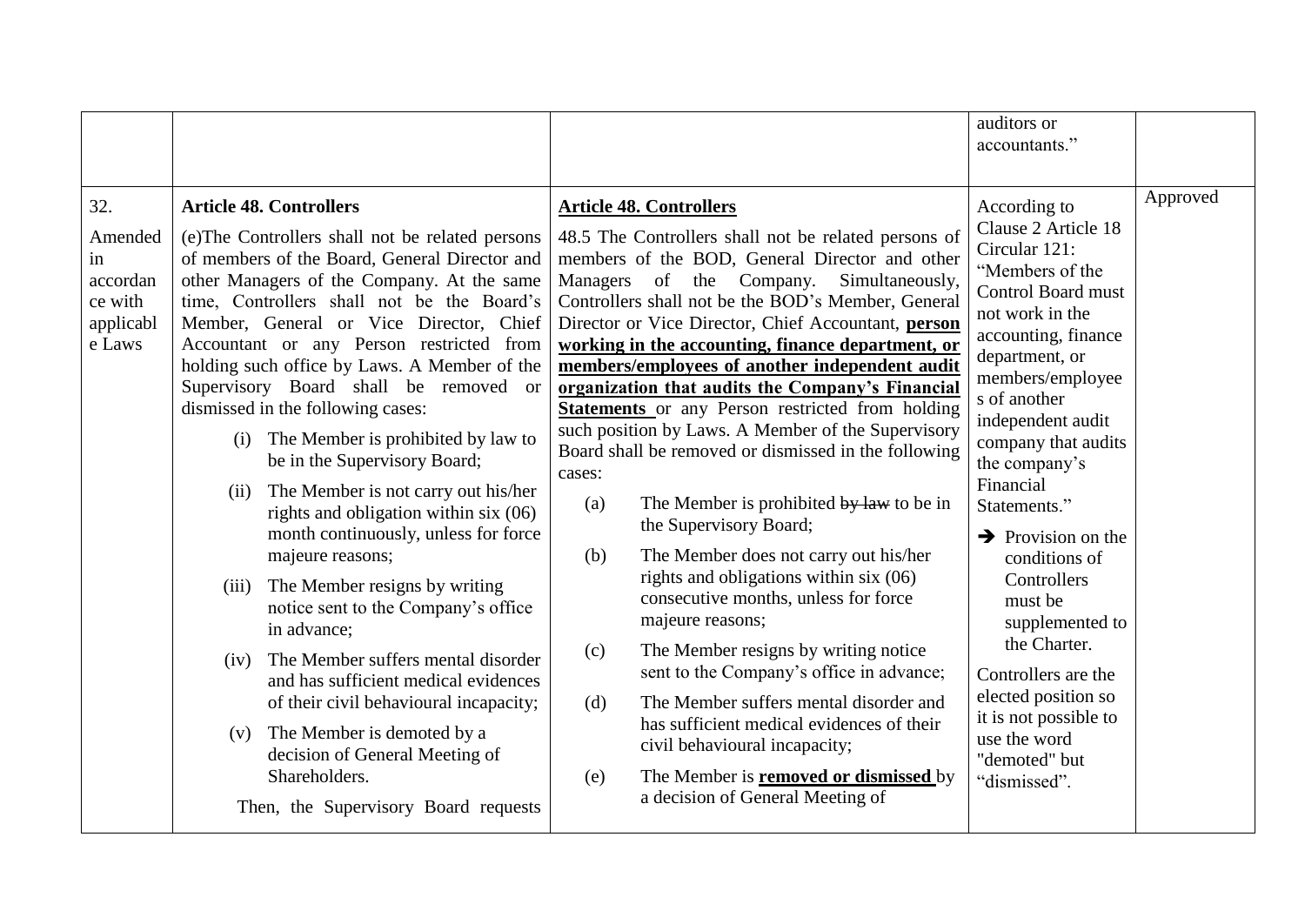|     | the BOD to temporarily appoint a<br>replaced person who must be approved<br>at the next General Meeting of<br>Shareholders. Upon the approval, the<br>appointment shall be deemed effective<br>from the date of appointment.                                                                                                                                                                                                                                                                                                                                                                                                                                     | Shareholders.<br>Then, the Supervisory Board requests the<br>BOD to temporarily appoint a replaced person<br>who must be approved at the next General<br>Meeting of Shareholders. Upon the approval,<br>the appointment shall be deemed effective<br>from the date of appointment.                                                                                                                                                                                                                                                                                                                                                                                                                       |                                                                                      |          |
|-----|------------------------------------------------------------------------------------------------------------------------------------------------------------------------------------------------------------------------------------------------------------------------------------------------------------------------------------------------------------------------------------------------------------------------------------------------------------------------------------------------------------------------------------------------------------------------------------------------------------------------------------------------------------------|----------------------------------------------------------------------------------------------------------------------------------------------------------------------------------------------------------------------------------------------------------------------------------------------------------------------------------------------------------------------------------------------------------------------------------------------------------------------------------------------------------------------------------------------------------------------------------------------------------------------------------------------------------------------------------------------------------|--------------------------------------------------------------------------------------|----------|
| 33. | Article 50.<br>Right to check records and<br><b>Company dossiers</b><br>Any Shareholder or groups of<br>(a)<br>shareholders holding at least 10% of<br>ordinary shares for at least 06 consecutive<br>months shall have rights to directly or<br>through Proxy or Lawyer, to send a<br>request for checking the list of<br>shareholders, all the documents of the<br>General Meeting of Shareholders and the<br>BOD, mid-year financial statements and<br>the reports of the Supervisory Board and<br>make copy of those documents during the<br>working hours and at the head office of<br>the Company. Specific implementation<br>shall be decided by the BOD. | Article 50.<br>Right<br>check<br>records<br>to<br>and<br><b>Company dossiers</b><br>Any Shareholder or groups of shareholders<br>(a)<br>holding at least 10% of ordinary shares for at<br>least 06 consecutive months shall have rights to<br>directly or through Proxy or Lawyer, to send a<br>request for checking the list of shareholders, all<br>the documents of the General Meeting of<br>Shareholders and the BOD, mid-year financial<br>statements and the reports of the Supervisory<br>Board and make copy of those documents<br>during the working hours and at the head office<br>of the Company. Specific Method of<br>examination and copy implementation shall<br>be decided by the BOD. | Amended to avoid<br>misunderstanding.                                                | Approved |
| 34. | Article 51.<br><b>Employee</b><br>(c)<br>The BOD shall approve annual salary<br>budget of the Company. Based on the<br>budget and according to Regulations,<br>the General Director shall approve the                                                                                                                                                                                                                                                                                                                                                                                                                                                            | Article 51.<br><b>Employee</b><br>The BOD shall approve annual salary budget<br>(c)<br>of the Company. Based on the budget and<br>according to Regulations, the General<br>Director shall approve the salary payment                                                                                                                                                                                                                                                                                                                                                                                                                                                                                     | Amended and<br>supplemented to<br>suit the practical<br>operation of the<br>Company. | Approved |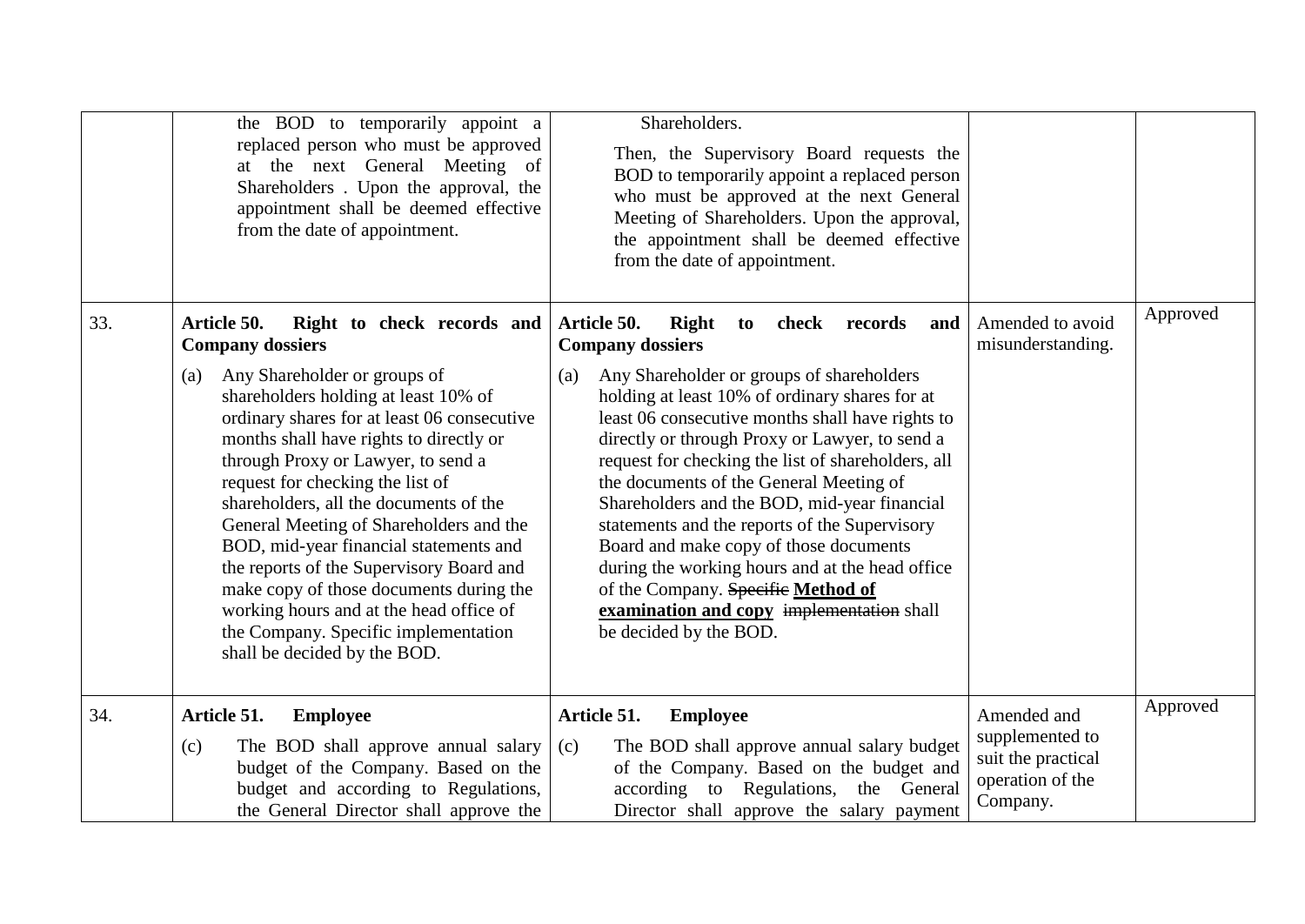|     | salary payment plan and recruit workers<br>in line with the Company's needs. The<br>Company shall establish training plan<br>and prefer recruiting local people or<br>those who worked for founding<br>shareholders introduced by the Board.                                                                                                                                                                                                                                                                                                                                                                                                                                              | plan and recruit workers in line with the<br>Company's needs. The Company shall<br>establish plan to train and recruit<br>employees. training plan and prefer recruiting<br>local people or those who worked for<br>founding shareholders introduced by the<br>Board.                                                                                                                                                                                                                                                                                                                                                                                                                                                                                                                               |                                                                                         |          |
|-----|-------------------------------------------------------------------------------------------------------------------------------------------------------------------------------------------------------------------------------------------------------------------------------------------------------------------------------------------------------------------------------------------------------------------------------------------------------------------------------------------------------------------------------------------------------------------------------------------------------------------------------------------------------------------------------------------|-----------------------------------------------------------------------------------------------------------------------------------------------------------------------------------------------------------------------------------------------------------------------------------------------------------------------------------------------------------------------------------------------------------------------------------------------------------------------------------------------------------------------------------------------------------------------------------------------------------------------------------------------------------------------------------------------------------------------------------------------------------------------------------------------------|-----------------------------------------------------------------------------------------|----------|
| 35. | Article 54.<br>Reserves fund for charter<br>capital<br>54.1 Every year, the Company shall extract part<br>of the after-tax profits to the following<br>funds at the rate decided by the Board<br>annually:<br><b>Financial Reserves Fund;</b><br>(a)<br>(b) Business Development Fund;<br>Welfare and Bonus Fund;<br>(c)<br><b>Retrenchment Allowance Fund;</b><br>(d)<br>(e) Science and Technology Fund; and<br>Other funds as proposed by the Board<br>(f)<br>to the Shareholders Meeting under<br>Laws.<br>54.2 The Board shall be responsible for<br>developing a profits allocation plan and<br>usage of funds to submit to the<br>Shareholders Meeting for approval every<br>year. | <b>Formulation of funds</b><br>Article 54.<br>54.1 Every year, the Company shall extract part of<br>the after-tax profits to the following funds at the<br>rate decided by The Board of Directors decide<br>to formulate a plan to distribute the profits,<br>to made appropriation and use of funds and<br>report to the Annual General Meeting of<br>Shareholders. The rate of each fund shall be:<br>(a) Financial Reserves Fund; Investment and<br>Development Fund, does not exceed %<br>of the net profit;<br>(b) Science and Technology Fund, does not<br>exceed  of the net profit; and<br>(e) Welfare and Bonus Fund;<br>(d) Retrenchment Allowance Fund;<br>(e) Science and Technology Fund; and<br>Other funds decided by the General Meeting of<br>Shareholders as proposed by the BOD. | Some funds<br>formulated are not<br>for the purpose of<br>reserving charter<br>capital. | Approved |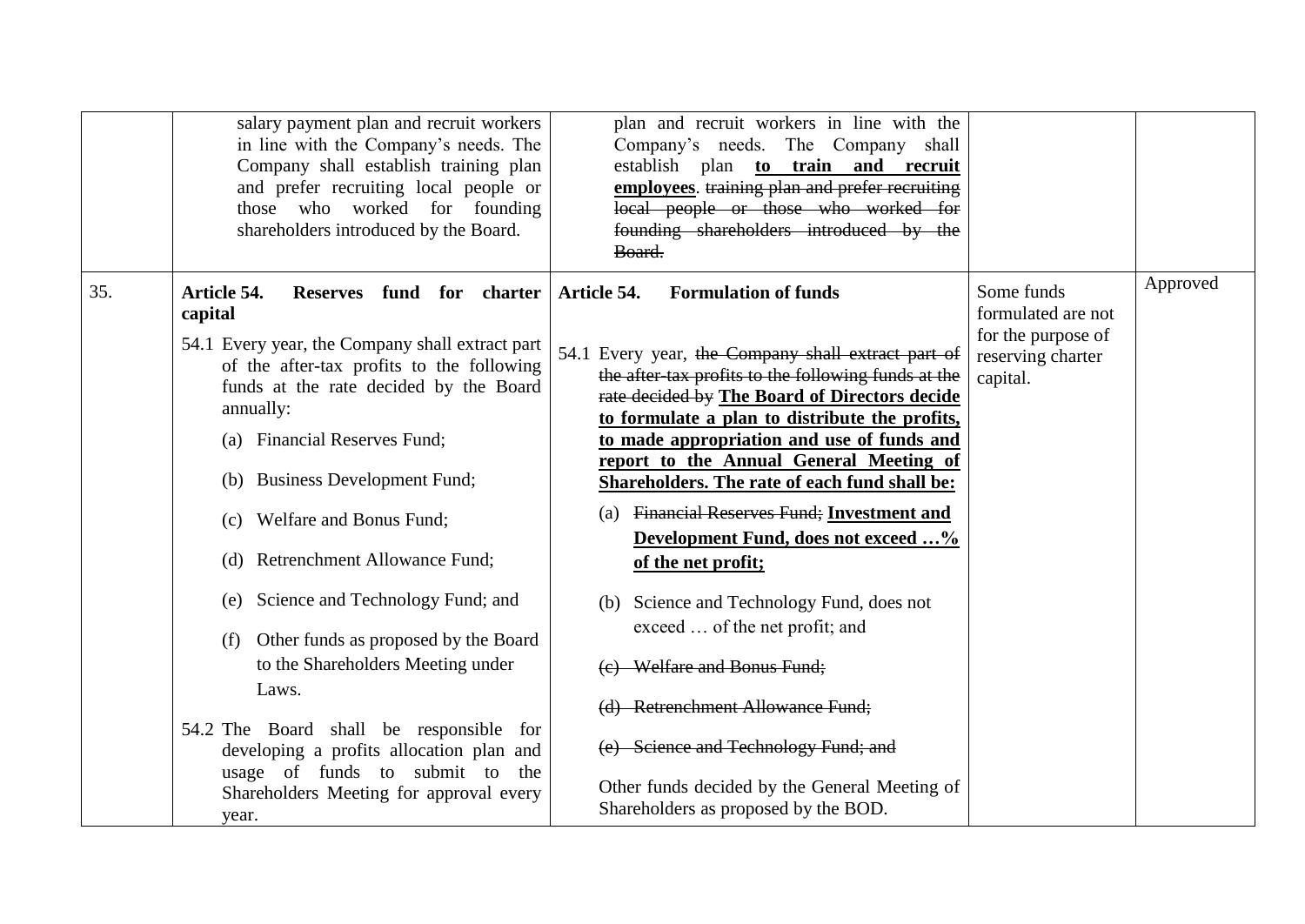|     | 54.3 In case of loss, the Board submits a<br>proposal to the General Meeting of<br>Shareholders to settle the losses through:<br>(a) Applying the Financial Reserves<br>Fund.<br>Carrying forward the loss to the next<br>(b)<br>year. Simultaneously, the General<br>Meeting of Shareholder must decide<br>the proper solutions.<br>Other means allowed or not<br>(c)<br>prohibited by the Laws. | 54.2 The Board shall be responsible for developing a<br>profits allocation plan and usage of funds to<br>submit to the Shareholders Meeting for<br>approval every year. The formulation and use<br>of funds must comply with Laws, this<br>Charter and must report to the General<br><b>Meeting of Shareholders for consideration at</b><br>the<br><b>Annual</b><br><b>General</b><br><b>Meeting</b><br>0ľ<br>Shareholders.<br>54.3 In case of loss, the Board submits a proposal to<br>the General Meeting of Shareholders to settle<br>the losses through:<br>(a) Applying the Financial Reserves Fund.<br>$\left(\frac{b}{c}\right)$ (a) Carrying forward the loss to the next<br>year. Simultaneously, the General Meeting<br>of Shareholder must decide the proper<br>solutions.<br>$\left(\frac{1}{x}\right)$ (b) Other means allowed or not prohibited<br>by the Laws. |                                                    |          |
|-----|---------------------------------------------------------------------------------------------------------------------------------------------------------------------------------------------------------------------------------------------------------------------------------------------------------------------------------------------------------------------------------------------------|-------------------------------------------------------------------------------------------------------------------------------------------------------------------------------------------------------------------------------------------------------------------------------------------------------------------------------------------------------------------------------------------------------------------------------------------------------------------------------------------------------------------------------------------------------------------------------------------------------------------------------------------------------------------------------------------------------------------------------------------------------------------------------------------------------------------------------------------------------------------------------|----------------------------------------------------|----------|
| 36. | Article 57.<br><b>Accounts and Records</b><br>6. In case the Company becomes a public<br>company, the Company shall make reports in<br>accordance with the provisions of the State<br>Securities Commission and submit to the State<br>Securities Commission and the Stock Exchange<br>or the Securities Exchange Centre. Authorized<br>individuals or organizations under laws and this          | <b>Accounts and Records</b><br>Article 57.<br>6. In case the Company becomes a public company,<br>The Company shall make reports in accordance with<br>the provisions of the State Securities Commission<br>and submit to the State Securities Commission and<br>the Stock Exchange or the Securities Exchange<br>Centre. Authorized individuals or organizations<br>under laws and this Charter are entitled to inspect or                                                                                                                                                                                                                                                                                                                                                                                                                                                   | Removed as VJ is<br>currently a public<br>company. | Approved |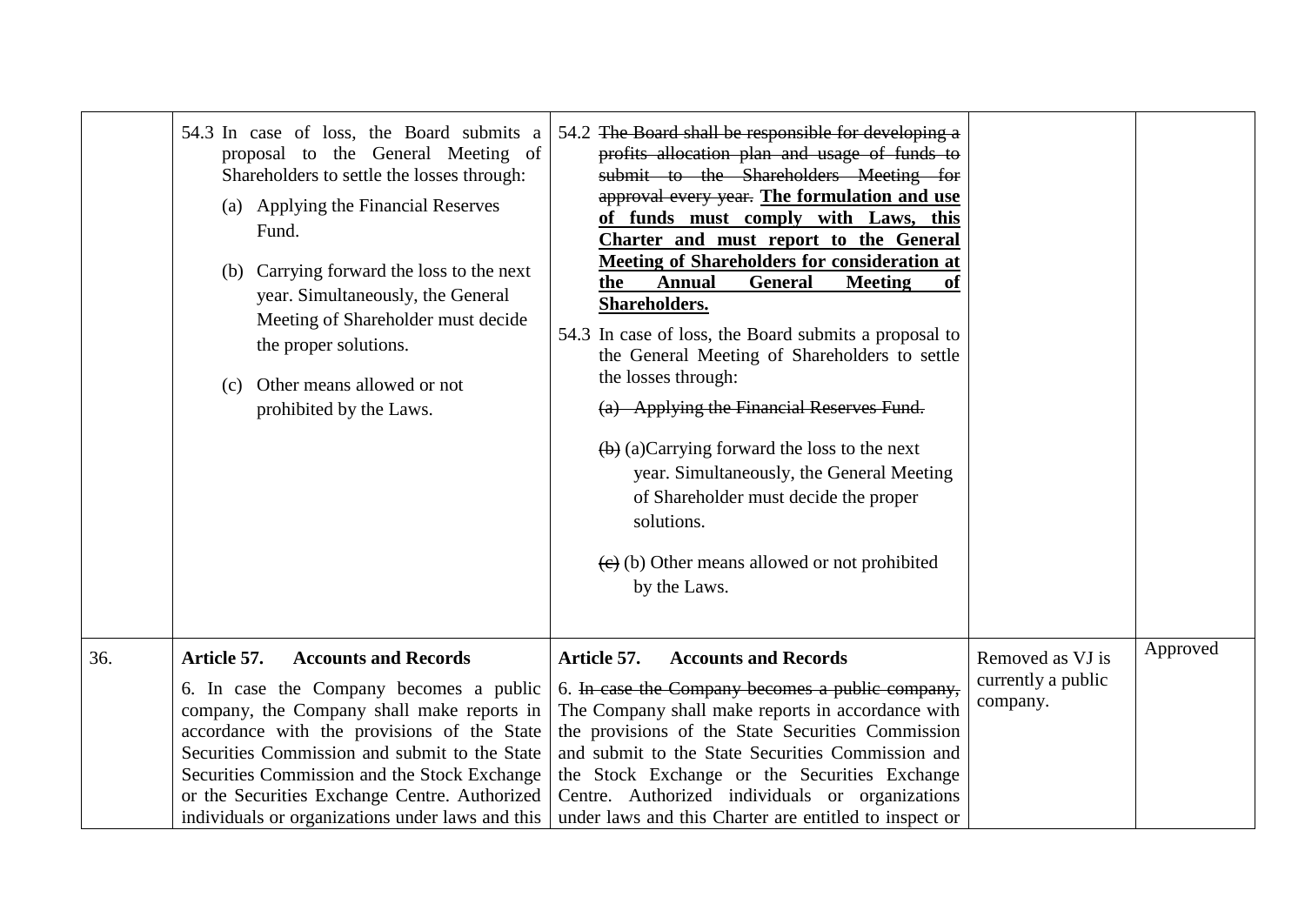|                                                                    | Charter are entitled to inspect or copy the<br>annual audited financial statements, semi-<br>annual and quarterly reports during working<br>hours of the Company, at the head office of the<br>Company and to pay a reasonable fee for<br>copying.                                                                                                                                                                                                                                                | copy the annual audited financial statements, semi-<br>annual and quarterly reports during working hours of<br>the Company, at the head office of the Company and<br>to pay a reasonable fee for copying.                                                                                                                                                                                                                                                                                                                                                                                                                                                                |                                                                                                                                                                                                                          |          |
|--------------------------------------------------------------------|---------------------------------------------------------------------------------------------------------------------------------------------------------------------------------------------------------------------------------------------------------------------------------------------------------------------------------------------------------------------------------------------------------------------------------------------------------------------------------------------------|--------------------------------------------------------------------------------------------------------------------------------------------------------------------------------------------------------------------------------------------------------------------------------------------------------------------------------------------------------------------------------------------------------------------------------------------------------------------------------------------------------------------------------------------------------------------------------------------------------------------------------------------------------------------------|--------------------------------------------------------------------------------------------------------------------------------------------------------------------------------------------------------------------------|----------|
| 37.                                                                | Article 58.<br>Information Disclosure and<br><b>Announcement to the Public</b><br>The Financial Statements and other supporting<br>will<br>be publicized<br>documents<br>to<br>the<br>Shareholders and submitted to Competent<br>Government Agencies according to regulation<br>of the law. Board's Member and Controllers<br>shall have the right to review the company's<br>accounts at any point in time upon demand, and<br>the Company shall provide full cooperation in<br>any such review. | Article 58.<br><b>Information</b><br><b>Disclosure</b><br>and<br><b>Announcement to the Public</b><br>The Financial Statements and other supporting<br>documents will be publicized to the Shareholders and<br>submitted to Competent Government Agencies<br>according to regulation of the law. Board's Member<br>and Controllers shall have the right to review the<br>company's accounts at any point in time upon<br>demand, and the Company shall provide full<br>cooperation in any such review. The information<br>disclosure shall comply with Information Disclosure<br>Policy issued by the Board in accordance with<br>securities laws and securities market. | The Company now<br>has the Information<br>Disclosure Policy;<br>therefore, it is<br>better to refer.                                                                                                                     | Approved |
| 38.<br>Amended<br>1n<br>accordan<br>ce with<br>applicabl<br>e Laws | <b>Company's Auditor</b><br>Article 59.<br>1. General Meeting of Shareholders may<br>decide with Majority Votes on hiring an<br><b>Independent Audit Company operating</b><br>in Vietnam (accepted by the State<br>Securities Commission in case the<br>Company becomes a public company)<br>to do all the auditing activities on the<br>basis of terms and conditions agreed<br>with the BOD. The General Meeting of<br>Shareholders may also authorize the                                      | Article 59.<br><b>Company's Auditor</b><br>General Meeting of Shareholders may decide<br>59.1<br>with Majority Votes on hiring an Independent<br>Audit Company operating in Vietnam (accepted<br>by the State Securities Commission in case the<br>Company becomes a public company) to hire an<br><b>Independent Audit Organization operating in</b><br><b>Vietnam accepted by the State Securities</b><br><b>Commission</b> to do all the auditing activities on<br>the basis of terms and conditions agreed with the<br>BOD. The General Meeting of Shareholders may                                                                                                  | The voting for<br>approval of the<br>decision of the<br>General Meeting of<br>Shareholders has<br>been set out in the<br>above. Moreover,<br>the phrase<br>"Majority votes"<br>does not completely<br>express the voting | Approved |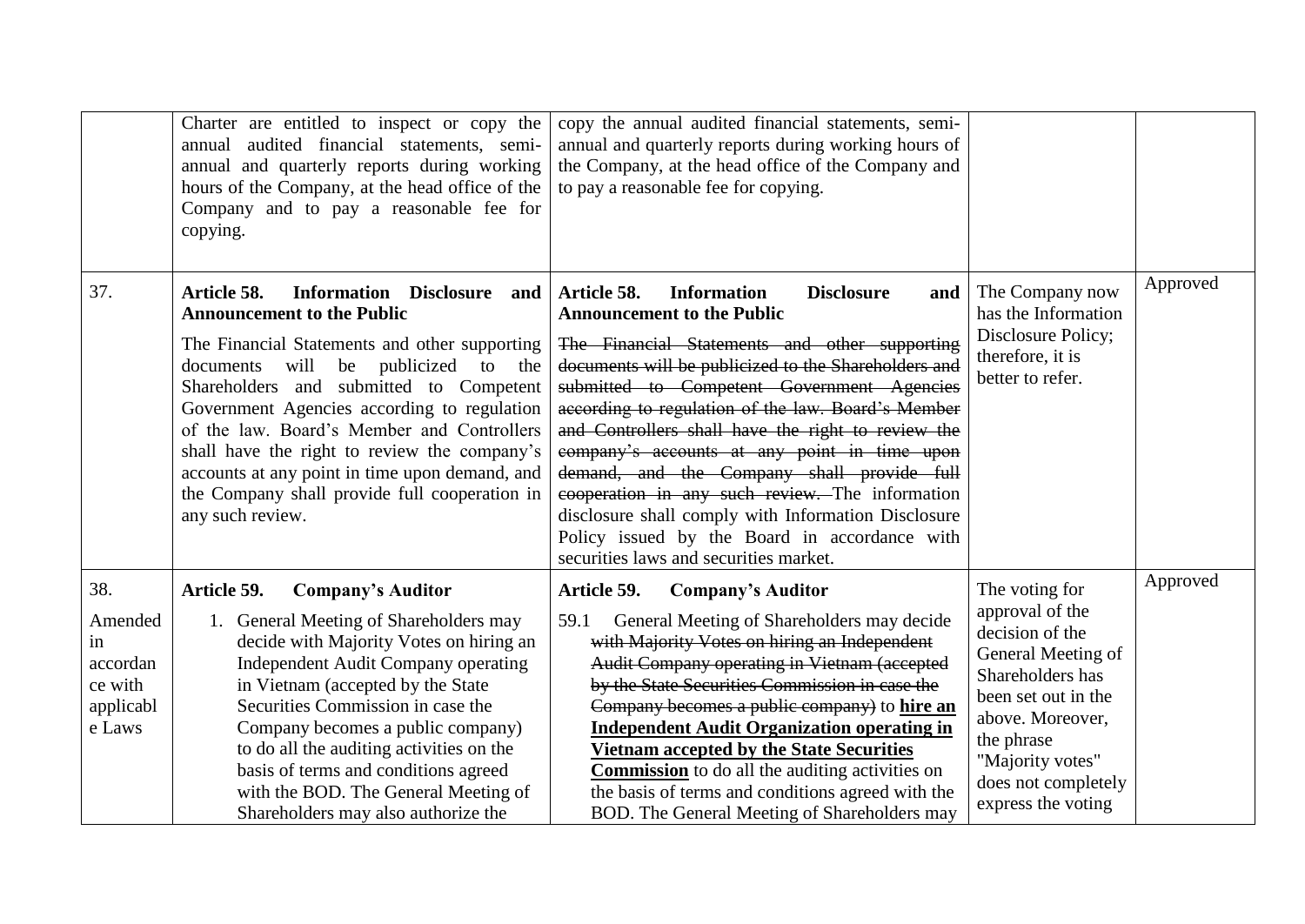|     | BOD to select an independent audit<br>company.<br>2.<br>The independent audit company shall<br>review, certify and audit the annual<br>financial statement reflecting the<br>Company's revenues and expenses,<br>make and submit the financial statement<br>to the BOD within two $(02)$ months<br>from the end of each fiscal year or be<br>extended in an appropriate time in<br>accordance with the law. | also authorize the BOD to select an independent<br>audit organization.<br>The independent audit company organization<br>59.2<br>shall review, certify and audit the annual<br>financial statement reflecting the Company's<br>revenues and expenses, make and submit the<br>financial statement to the BOD within two (02)<br>months from the end of each fiscal year or be<br>extended in an appropriate time in accordance<br>with the law. | principle of the<br>General Meeting of<br>Shareholders.<br>According to<br>Clause 2, Article 3<br>of Decree No.<br>183/2013 /TT-BTC:<br>"Audit<br>organization"<br>means an audit<br>enterprise and a<br>branch of a foreign<br>audit enterprise<br>lawfully operating<br>in Vietnam."<br>The definition of<br>"audit organization"<br>is broader than that<br>of "audit company".<br>This amendment is<br>also consistent with<br>the term used in<br>Circular 155/2015 |
|-----|-------------------------------------------------------------------------------------------------------------------------------------------------------------------------------------------------------------------------------------------------------------------------------------------------------------------------------------------------------------------------------------------------------------|-----------------------------------------------------------------------------------------------------------------------------------------------------------------------------------------------------------------------------------------------------------------------------------------------------------------------------------------------------------------------------------------------------------------------------------------------|--------------------------------------------------------------------------------------------------------------------------------------------------------------------------------------------------------------------------------------------------------------------------------------------------------------------------------------------------------------------------------------------------------------------------------------------------------------------------|
| 39. | Article 63.<br><b>Dissolution</b>                                                                                                                                                                                                                                                                                                                                                                           | Article 63.<br><b>Dissolution</b>                                                                                                                                                                                                                                                                                                                                                                                                             | /TT-BTC.<br>Propose removing                                                                                                                                                                                                                                                                                                                                                                                                                                             |
|     | At least six $(06)$ months before the end<br>(a)<br>of operation or after a decision to<br>dissolve, the BOD shall have to<br>establish a Dissolution Board which<br>includes six (06) members. Two                                                                                                                                                                                                         | (b)<br>At least six (06) months before the end of<br>operation or After a decision to dissolve, the<br>BOD shall have to establish a Dissolution<br>Board which includes six (06) members. Two<br>members are appointed by the General                                                                                                                                                                                                        | because the term of<br>operation of the<br>Company is<br>unlimited.                                                                                                                                                                                                                                                                                                                                                                                                      |